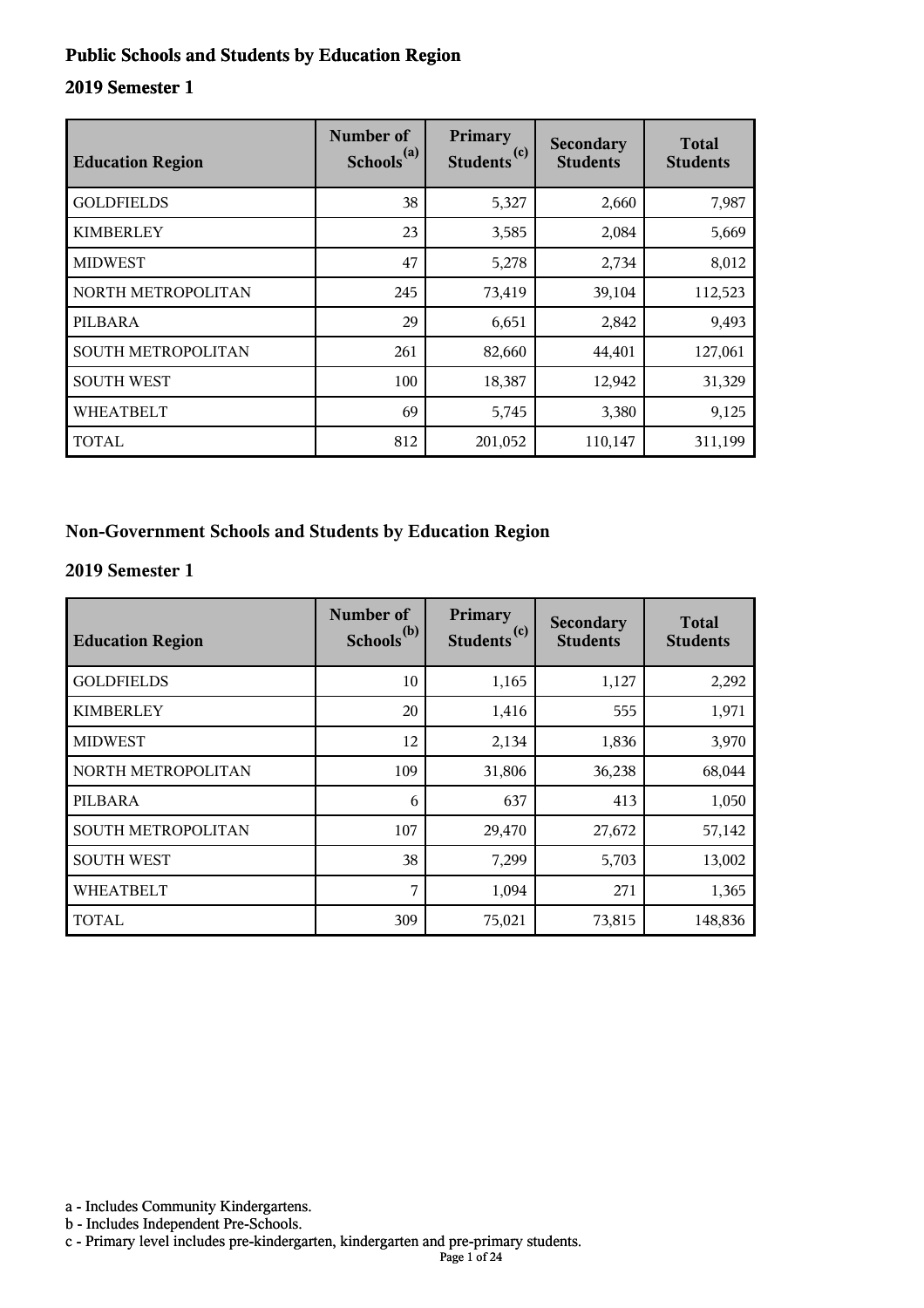## **Public Schools and Students in Goldfields Education Region**

| <b>Education Region</b>           | Primary<br><b>Students</b> | Secondary<br><b>Students</b> | <b>Total</b><br><b>Students</b> |
|-----------------------------------|----------------------------|------------------------------|---------------------------------|
| <b>BOULDER PRIMARY SCHOOL</b>     | 304                        | $\mathbf{0}$                 | 304                             |
| CASCADE PRIMARY SCHOOL            | 29                         | $\mathbf{0}$                 | 29                              |
| CASTLETOWN PRIMARY SCHOOL         | 518                        | $\mathbf{0}$                 | 518                             |
| CONDINGUP PRIMARY SCHOOL          | 52                         | $\boldsymbol{0}$             | 52                              |
| COOLGARDIE PRIMARY SCHOOL         | 49                         | $\boldsymbol{0}$             | 49                              |
| EAST KALGOORLIE PRIMARY SCHOOL    | 164                        | $\boldsymbol{0}$             | 164                             |
| EASTERN GOLDFIELDS COLLEGE        | $\mathbf{0}$               | 478                          | 478                             |
| <b>EASTERN GOLDFIELDS ES CTRE</b> | $\mathbf{0}$               | 28                           | 28                              |
| <b>ESPERANCE ED SUP CTRE</b>      | $\boldsymbol{0}$           | 19                           | 19                              |
| ESPERANCE PRIMARY SCHOOL          | 458                        | $\boldsymbol{0}$             | 458                             |
| ESPERANCE SENIOR HIGH SCHOOL      | $\boldsymbol{0}$           | 936                          | 936                             |
| HANNANS PRIMARY SCHOOL            | 388                        | $\mathbf{0}$                 | 388                             |
| HOPETOUN PRIMARY SCHOOL           | 51                         | $\mathbf{0}$                 | 51                              |
| JERDACUTTUP PRIMARY SCHOOL        | 11                         | $\boldsymbol{0}$             | 11                              |
| KALGOORLIE PRIMARY SCHOOL         | 474                        | $\boldsymbol{0}$             | 474                             |
| KALGOORLIE SCHOOL OF THE AIR      | 52                         | $\boldsymbol{0}$             | 52                              |
| KALGOORLIE-BOULDER COM HS         | $\theta$                   | 791                          | 791                             |
| KAMBALDA PRIMARY SCHOOL           | 96                         | $\boldsymbol{0}$             | 96                              |
| KAMBALDA WEST DISTRICT HIGH SCH   | 152                        | 81                           | 233                             |
| LAKE KING PRIMARY SCHOOL          | 46                         | $\boldsymbol{0}$             | 46                              |
| <b>LAVERTON SCHOOL</b>            | 63                         | 36                           | 99                              |
| LEINSTER COMMUNITY SCHOOL         | 93                         | 7                            | 100                             |
| LEONORA DISTRICT HIGH SCHOOL      | 68                         | 34                           | 102                             |
| MENZIES COM SCHOOL                | 11                         | 9                            | 20                              |
| MOUNT MARGARET REM COM SCHOOL     | 17                         | $\boldsymbol{0}$             | 17                              |
| MUNGLINUP PRIMARY SCHOOL          | 10                         | $\mathbf{0}$                 | 10                              |
| NGAANYATJARRA LANDS SCHOOL        | 178                        | 134                          | 312                             |
| NORSEMAN DISTRICT HIGH SCHOOL     | 42                         | 36                           | 78                              |
| NORTH KALGOORLIE PRIMARY SCHOOL   | 463                        | $\mathbf{0}$                 | 463                             |
| NULSEN PRIMARY SCHOOL             | 185                        | 0                            | 185                             |
| O'CONNOR ED SUP CTRE              | 29                         | 0                            | 29                              |
| O'CONNOR PRIMARY SCHOOL           | 740                        | $\Omega$                     | 740                             |
| RAVENSTHORPE DISTRICT HIGH SCH    | 83                         | 41                           | 124                             |
| SALMON GUMS PRIMARY SCHOOL        | 20                         | $\mathbf{0}$                 | 20                              |
| <b>SCADDAN PRIMARY SCHOOL</b>     | 24                         | 0                            | 24                              |
| SOUTH KALGOORLIE PRIMARY SCHOOL   | 379                        | $\mathbf{0}$                 | 379                             |
| TJUNTJUNTJARA REM COM SCH         | 24                         | 9                            | 33                              |
| WILUNA REM COMM SCHOOL            | 54                         | 21                           | 75                              |
| TOTAL                             | 5,327                      | 2,660                        | 7,987                           |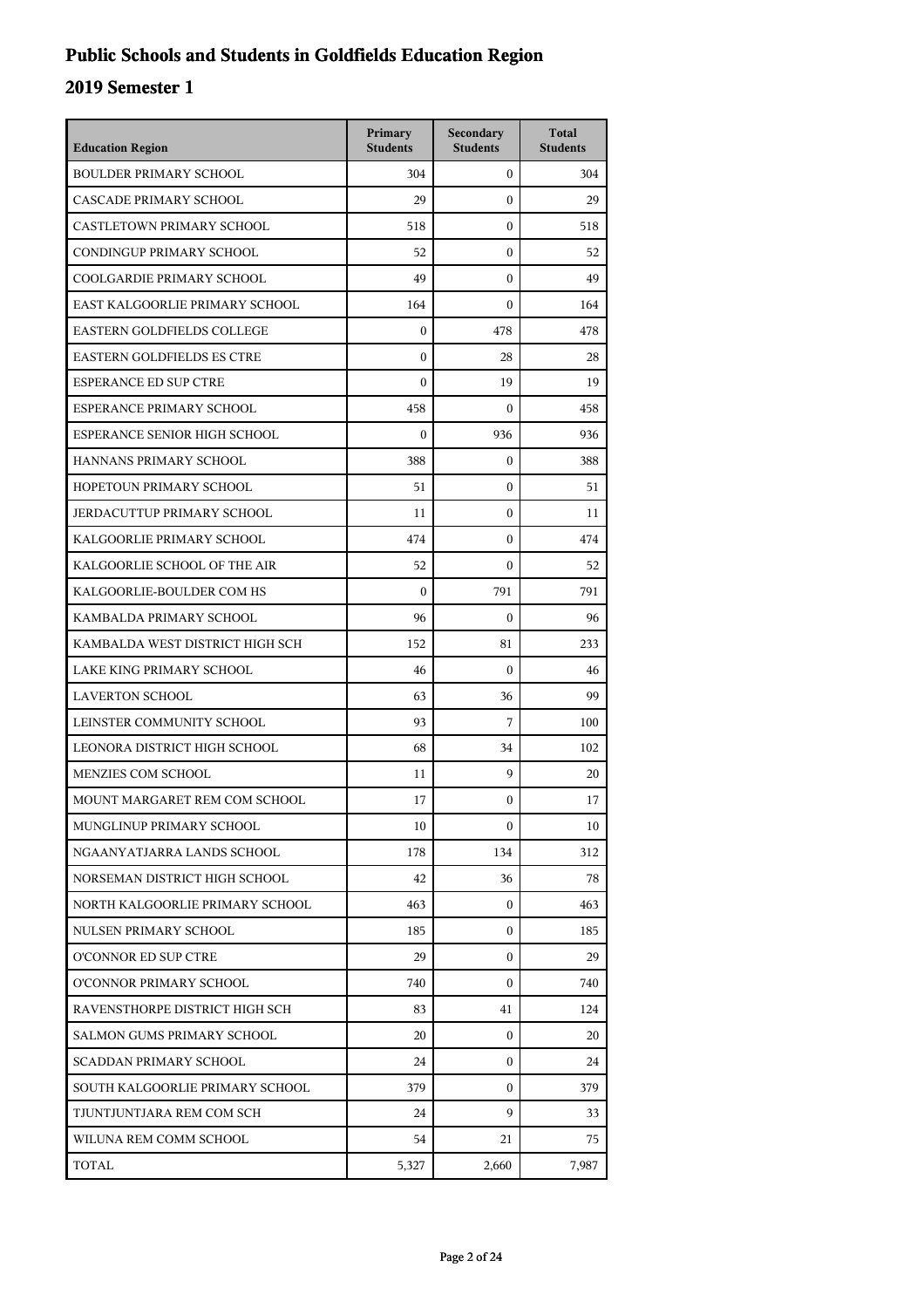## **Public Schools and Students in Kimberley Education Region**

| <b>Education Region</b>          | Primary<br><b>Students</b> | Secondary<br><b>Students</b> | <b>Total</b><br><b>Students</b> |
|----------------------------------|----------------------------|------------------------------|---------------------------------|
| <b>BAYULU REM COM SCHOOL</b>     | 83                         | $\mathbf{0}$                 | 83                              |
| BROOME NORTH PRIMARY SCHOOL      | 297                        | $\theta$                     | 297                             |
| <b>BROOME PRIMARY SCHOOL</b>     | 392                        | $\Omega$                     | 392                             |
| <b>BROOME SENIOR HIGH SCHOOL</b> | $\theta$                   | 914                          | 914                             |
| CABLE BEACH PRIMARY SCHOOL       | 394                        | $\Omega$                     | 394                             |
| DAWUL REM COM SCHOOL             | 9                          | $\theta$                     | 9                               |
| DERBY DISTRICT HIGH SCHOOL       | 439                        | 231                          | 670                             |
| DJUGERARI REM COM SCHOOL         | 12                         | $\mathbf{0}$                 | 12                              |
| FITZROY VALLEY DIST HIGH SCH     | 131                        | 155                          | 286                             |
| HALLS CREEK DISTRICT HIGH SCH    | 228                        | 164                          | 392                             |
| JUNGDRANUNG REM COM SCHOOL       | 6                          | $\Omega$                     | 6                               |
| KALUMBURU REM COM SCHOOL         | 55                         | 41                           | 96                              |
| KIMBERLEY SCHOOL OF THE AIR      | 31                         | $\Omega$                     | 31                              |
| KUNUNURRA DISTRICT HIGH SCHOOL   | 621                        | 373                          | 994                             |
| LA GRANGE REM COM SCHOOL         | 109                        | 66                           | 175                             |
| <b>LOOMA REM COM SCHOOL</b>      | 65                         | 34                           | 99                              |
| MULUDJA REM COM SCHOOL           | 40                         | $\mathbf{0}$                 | 40                              |
| NGALAPITA REM COM SCHOOL         | 10                         | 3                            | 13                              |
| ONE ARM POINT REM COM SCHOOL     | 84                         | 36                           | 120                             |
| ROEBUCK PRIMARY SCHOOL           | 440                        | $\Omega$                     | 440                             |
| WANANAMI REM COM SCHOOL          | 30                         | $\mathbf{0}$                 | 30                              |
| WANGKATJUNGKA REM COM SCHOOL     | 39                         | 6                            | 45                              |
| WYNDHAM DISTRICT HIGH SCHOOL     | 70                         | 61                           | 131                             |
| TOTAL                            | 3,585                      | 2,084                        | 5,669                           |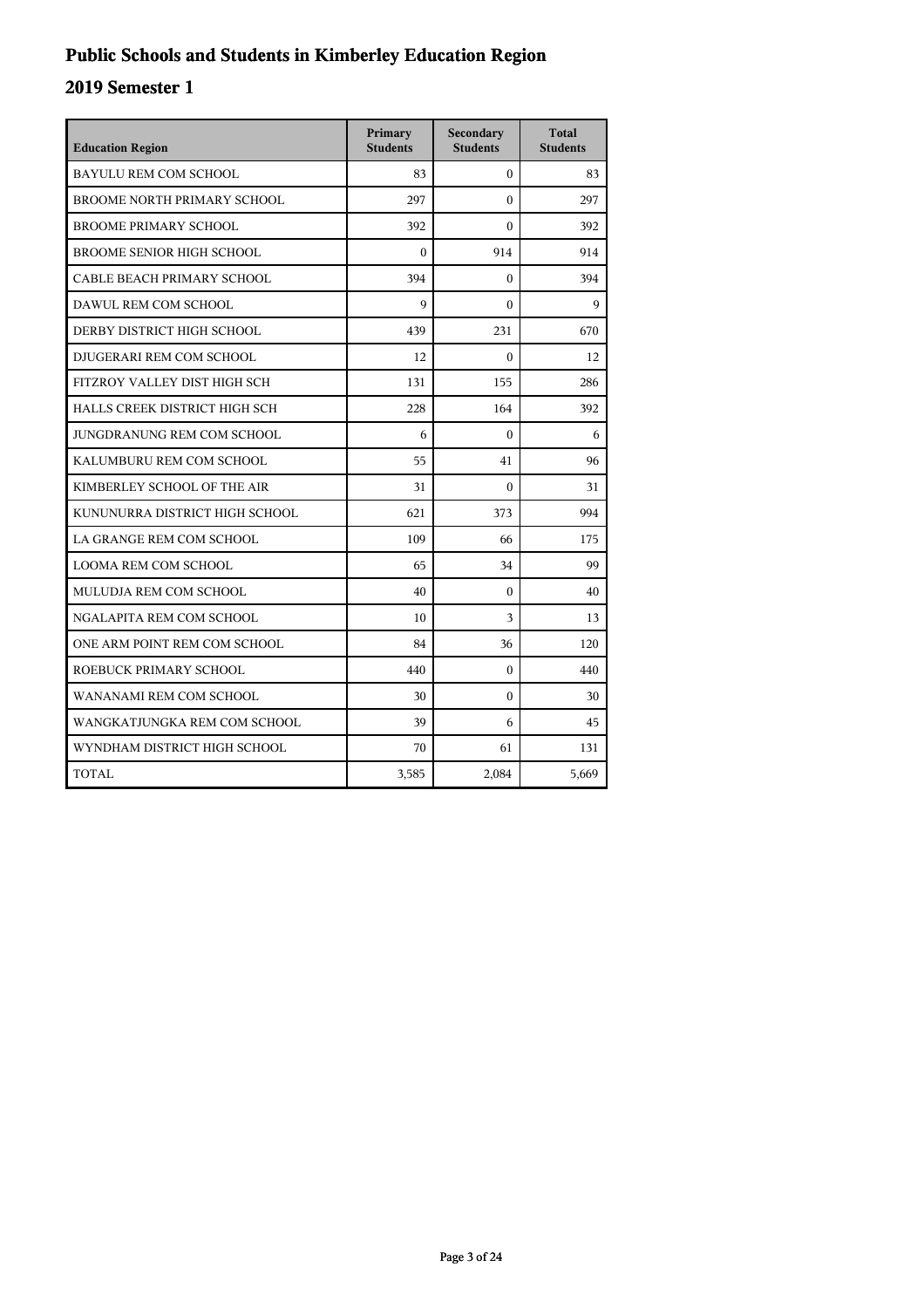## **Public Schools and Students in Midwest Education Region**

| <b>Education Region</b>                | Primary<br><b>Students</b> | Secondary<br><b>Students</b> | <b>Total</b><br><b>Students</b> |
|----------------------------------------|----------------------------|------------------------------|---------------------------------|
| ALLENDALE PRIMARY SCHOOL               | 443                        | $\mathbf{0}$                 | 443                             |
| <b>BADGINGARRA PRIMARY SCHOOL</b>      | 18                         | $\mathbf{0}$                 | 18                              |
| BEACHLANDS PRIMARY SCHOOL              | 122                        | $\mathbf{0}$                 | 122                             |
| <b>BINNU PRIMARY SCHOOL</b>            | 21                         | $\boldsymbol{0}$             | 21                              |
| BLUFF POINT PRIMARY SCHOOL             | 260                        | $\boldsymbol{0}$             | 260                             |
| BURRINGURRAH REM COM SCHOOL            | 21                         | 16                           | 37                              |
| CARNAMAH DISTRICT HIGH SCHOOL          | 50                         | 42                           | 92                              |
| CARNARVON COMMUNITY COLLEGE            | 277                        | 182                          | 459                             |
| CARNARVON SCHOOL OF THE AIR            | 39                         | $\boldsymbol{0}$             | 39                              |
| <b>CERVANTES PRIMARY SCHOOL</b>        | 49                         | $\boldsymbol{0}$             | 49                              |
| CHAMPION BAY SENIOR HIGH SCHOOL        | $\mathbf{0}$               | 753                          | 753                             |
| CHAPMAN VALLEY PRIMARY SCHOOL          | 26                         | $\mathbf{0}$                 | 26                              |
| <b>COOROW PRIMARY SCHOOL</b>           | 36                         | $\mathbf{0}$                 | 36                              |
| <b>CUE PRIMARY SCHOOL</b>              | 18                         | $\boldsymbol{0}$             | 18                              |
| DANDARAGAN PRIMARY SCHOOL              | 44                         | $\boldsymbol{0}$             | 44                              |
| DONGARA DISTRICT HIGH SCHOOL           | 309                        | 119                          | 428                             |
| ENEABBA PRIMARY SCHOOL                 | 26                         | $\theta$                     | 26                              |
| EXMOUTH DISTRICT HIGH SCHOOL           | 278                        | 166                          | 444                             |
| GASCOYNE JUNCTION REM COM SCH          | 12                         | $\overline{2}$               | 14                              |
| <b>GERALDTON PRIMARY SCHOOL</b>        | 378                        | $\Omega$                     | 378                             |
| <b>GERALDTON SENIOR HIGH SCHOOL</b>    | $\boldsymbol{0}$           | 914                          | 914                             |
| <b>HOLLAND STREET SCHOOL</b>           | 28                         | 23                           | 51                              |
| <b>JURIEN BAY DISTRICT HIGH SCHOOL</b> | 149                        | 117                          | 266                             |
| KALBARRI DISTRICT HIGH SCHOOL          | 107                        | 84                           | 191                             |
| LEEMAN PRIMARY SCHOOL                  | 24                         | $\mathbf{0}$                 | 24                              |
| MEEKATHARRA DISTRICT HIGH SCH          | 81                         | 30                           | 111                             |
| MEEKATHARRA SCHOOL OF THE AIR          | 33                         | $\mathbf{0}$                 | 33                              |
| MINGENEW PRIMARY SCHOOL                | 77                         | $\mathbf{0}$                 | 77                              |
| MORAWA DISTRICT HIGH SCHOOL            | 95                         | 85                           | 180                             |
| MOUNT MAGNET DISTRICT HIGH SCH         | 53                         | 25                           | 78                              |
| MOUNT TARCOOLA PRIMARY SCHOOL          | 394                        | $\Omega$                     | 394                             |
| MULLEWA DISTRICT HIGH SCHOOL           | 55                         | 42                           | 97                              |
| NORTHAMPTON DISTRICT HIGH SCH          | 97                         | 36                           | 133                             |
| PERENJORI PRIMARY SCHOOL               | 47                         | 0                            | 47                              |
| PIA WADJARRI REM COM SCHOOL            | 13                         | 3                            | 16                              |
| RANGEWAY PRIMARY SCHOOL                | 299                        | $\Omega$                     | 299                             |
| SHARK BAY SCHOOL                       | 58                         | 30                           | 88                              |
| THREE SPRINGS PRIMARY SCHOOL           | 57                         | 0                            | 57                              |
| USELESS LOOP PRIMARY SCHOOL            | 29                         | $\mathbf{0}$                 | 29                              |
| WA COL OF AGRI - MORAWA                | 0                          | 61                           | 61                              |
| WAGGRAKINE PRIMARY SCHOOL              | 554                        | 0                            | 554                             |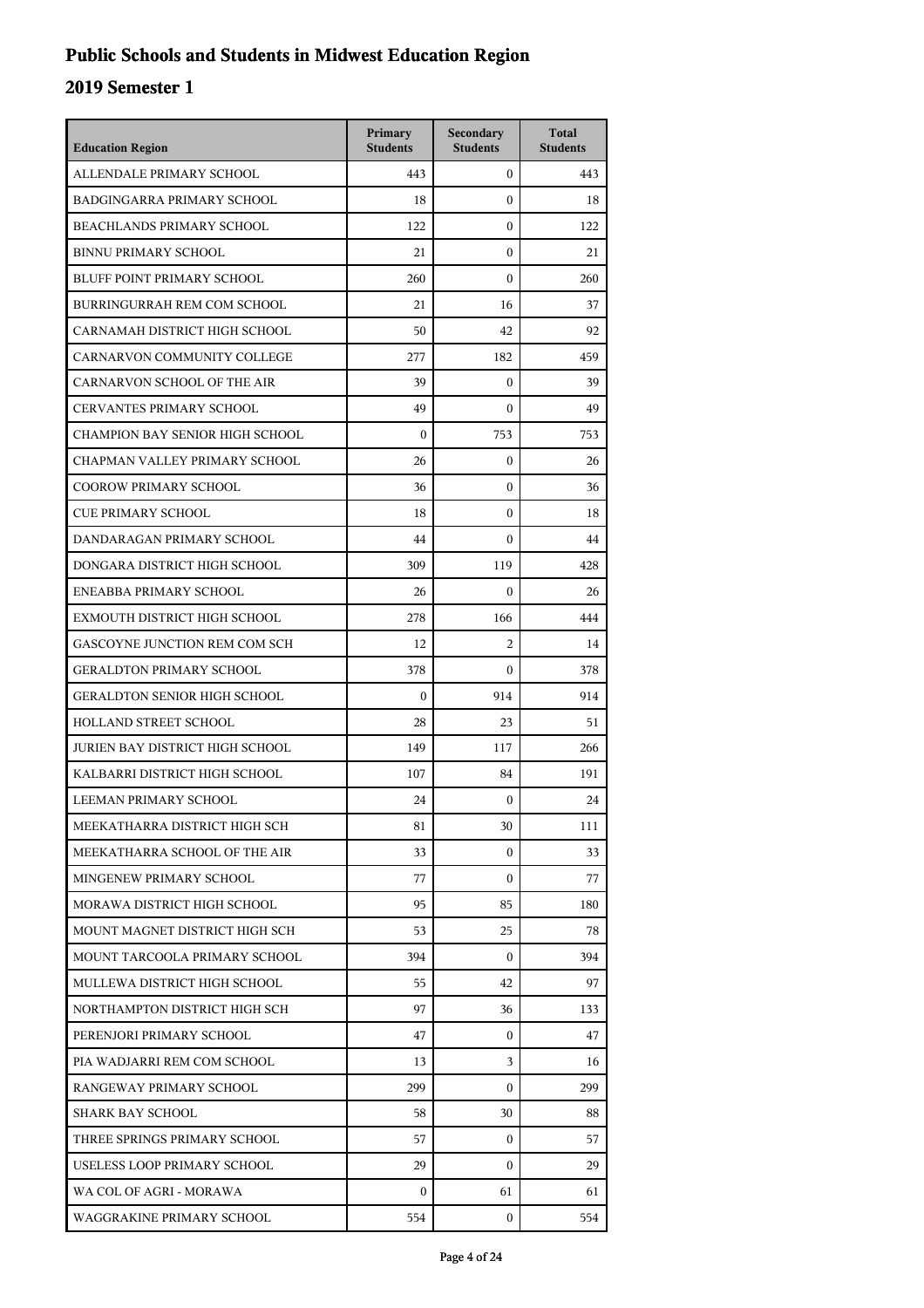## **Public Schools and Students in Midwest Education Region**

| <b>Education Region</b>    | Primary<br><b>Students</b> | Secondary<br><b>Students</b> | <b>Total</b><br><b>Students</b> |
|----------------------------|----------------------------|------------------------------|---------------------------------|
| WALKAWAY PRIMARY SCHOOL    | 72                         | 0                            | 72                              |
| WANDINA PRIMARY SCHOOL     | 453                        | 0                            | 453                             |
| WATHEROO PRIMARY SCHOOL    | 16                         | 0                            | 16                              |
| YALGOO PRIMARY SCHOOL      | 27                         | 0                            | 27                              |
| YULGA JINNA REM COM SCHOOL | 11                         | 4                            | 15                              |
| YUNA PRIMARY SCHOOL        | 22                         | ſ                            | 22                              |
| TOTAL                      | 5,278                      | 2,734                        | 8,012                           |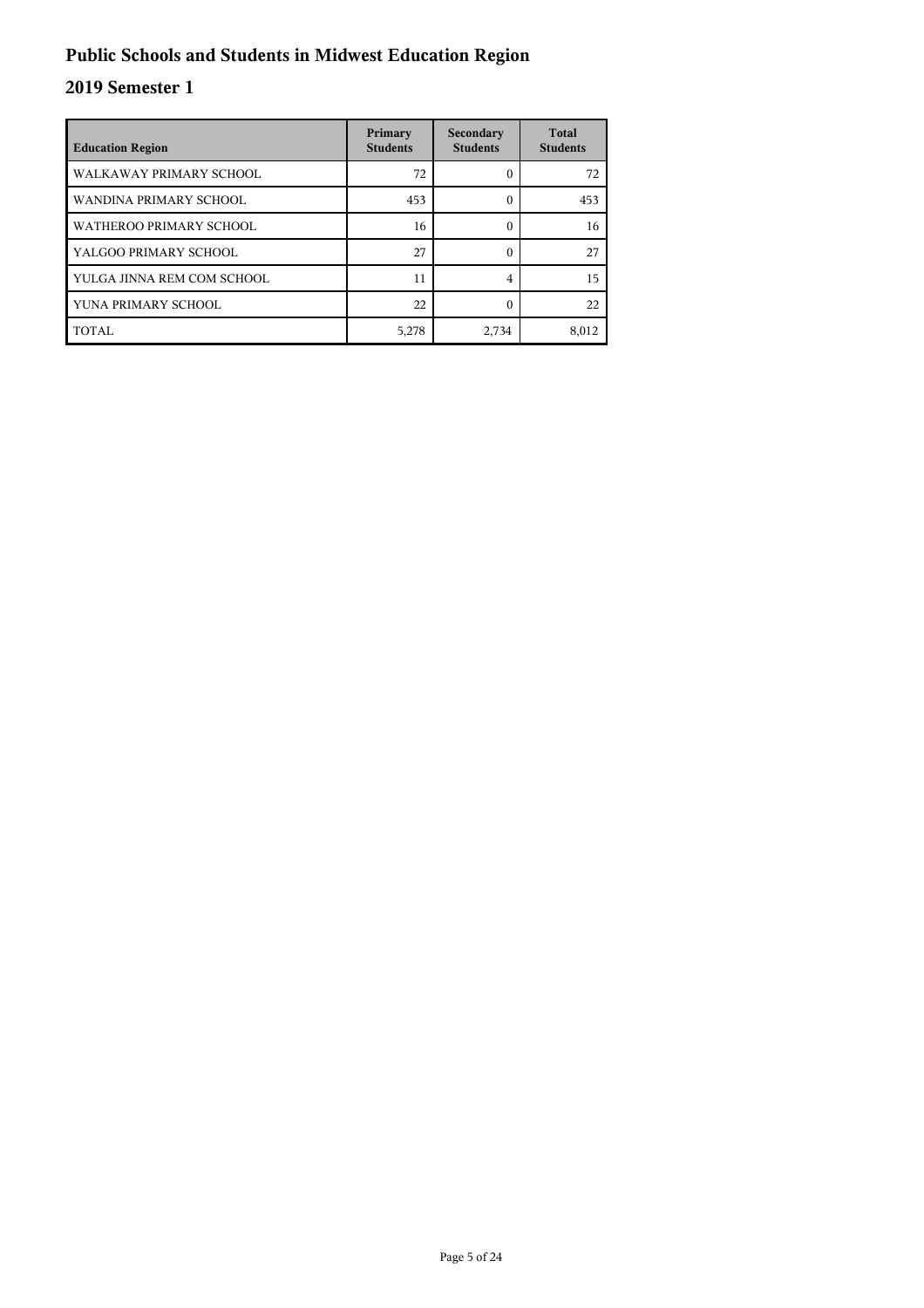| <b>Education Region</b>             | Primary<br><b>Students</b> | Secondary<br><b>Students</b> | <b>Total</b><br><b>Students</b> |
|-------------------------------------|----------------------------|------------------------------|---------------------------------|
| ALINJARRA PRIMARY SCHOOL            | 367                        | $\mathbf{0}$                 | 367                             |
| ALKIMOS BEACH PRIMARY SCHOOL        | 543                        | $\mathbf{0}$                 | 543                             |
| ALKIMOS PRIMARY SCHOOL              | 573                        | $\mathbf{0}$                 | 573                             |
| ANNE HAMERSLEY PRIMARY SCHOOL       | 478                        | $\mathbf{0}$                 | 478                             |
| ANZAC TERRACE PRIMARY SCHOOL        | 380                        | 0                            | 380                             |
| ARBOR GROVE PRIMARY SCHOOL          | 711                        | $\mathbf{0}$                 | 711                             |
| ASHDALE PRIMARY SCHOOL              | 886                        | $\mathbf{0}$                 | 886                             |
| ASHDALE SECONDARY COLLEGE           | $\theta$                   | 1,701                        | 1,701                           |
| ASHFIELD PRIMARY SCHOOL             | 122                        | $\boldsymbol{0}$             | 122                             |
| AVELEY NORTH PRIMARY SCHOOL         | 366                        | 0                            | 366                             |
| AVELEY PRIMARY SCHOOL               | 707                        | $\mathbf{0}$                 | 707                             |
| AVELEY SECONDARY COLLEGE            | $\boldsymbol{0}$           | 560                          | 560                             |
| BALCATTA PRIMARY SCHOOL             | 219                        | $\mathbf{0}$                 | 219                             |
| <b>BALCATTA SENIOR HIGH SCHOOL</b>  | $\boldsymbol{0}$           | 613                          | 613                             |
| <b>BALGA PRIMARY SCHOOL</b>         | 142                        | 0                            | 142                             |
| <b>BALGA SENIOR HIGH SCHOOL</b>     | $\mathbf{0}$               | 571                          | 571                             |
| BALLAJURA COMMUNITY COLLEGE         | $\Omega$                   | 1,281                        | 1,281                           |
| <b>BALLAJURA PRIMARY SCHOOL</b>     | 737                        | $\mathbf{0}$                 | 737                             |
| <b>BAMBARA PRIMARY SCHOOL</b>       | 176                        | $\mathbf{0}$                 | 176                             |
| <b>BANKSIA GROVE PRIMARY SCHOOL</b> | 623                        | 0                            | 623                             |
| <b>BASSENDEAN PRIMARY SCHOOL</b>    | 307                        | $\mathbf{0}$                 | 307                             |
| <b>BAYSWATER PRIMARY SCHOOL</b>     | 425                        | $\mathbf{0}$                 | 425                             |
| BEAUMARIS PRIMARY SCHOOL            | 773                        | $\mathbf{0}$                 | 773                             |
| BEECHBORO PRIMARY SCHOOL            | 362                        | $\mathbf{0}$                 | 362                             |
| <b>BELDON ED SUP CTRE</b>           | 52                         | $\mathbf{0}$                 | 52                              |
| <b>BELDON PRIMARY SCHOOL</b>        | 328                        | $\mathbf{0}$                 | 328                             |
| BELRIDGE SECONDARY COLLEGE          | $\boldsymbol{0}$           | 1,024                        | 1,024                           |
| BELRIDGE SECONDARY ESC              | $\boldsymbol{0}$           | 117                          | 117                             |
| <b>BINDOON PRIMARY SCHOOL</b>       | 158                        | $\mathbf{0}$                 | 158                             |
| <b>BOYARE PRIMARY SCHOOL</b>        | 287                        | $\mathbf{0}$                 | 287                             |
| <b>BULLSBROOK COLLEGE</b>           | 541                        | 493                          | 1,034                           |
| <b>BULLSBROOK COM KINDERGARTEN</b>  | 20                         | $\overline{0}$               | 20                              |
| <b>BURBRIDGE SCHOOL</b>             | 21                         | 32                           | 53                              |
| <b>BUTLER COLLEGE</b>               | 0                          | 1,746                        | 1,746                           |
| <b>BUTLER PRIMARY SCHOOL</b>        | 695                        | $\mathbf{0}$                 | 695                             |
| <b>CAMBOON PRIMARY SCHOOL</b>       | 377                        | $\overline{0}$               | 377                             |
| CARINE PRIMARY SCHOOL               | 589                        | $\overline{0}$               | 589                             |
| CARINE SENIOR HIGH SCHOOL           | $\boldsymbol{0}$           | 1,801                        | 1,801                           |
| CARNABY RISE PRIMARY SCHOOL         | 533                        | $\mathbf{0}$                 | 533                             |
| CARRAMAR PRIMARY SCHOOL             | 802                        | $\mathbf{0}$                 | 802                             |
| CAVERSHAM PRIMARY SCHOOL            | 524                        | $\mathbf{0}$                 | 524                             |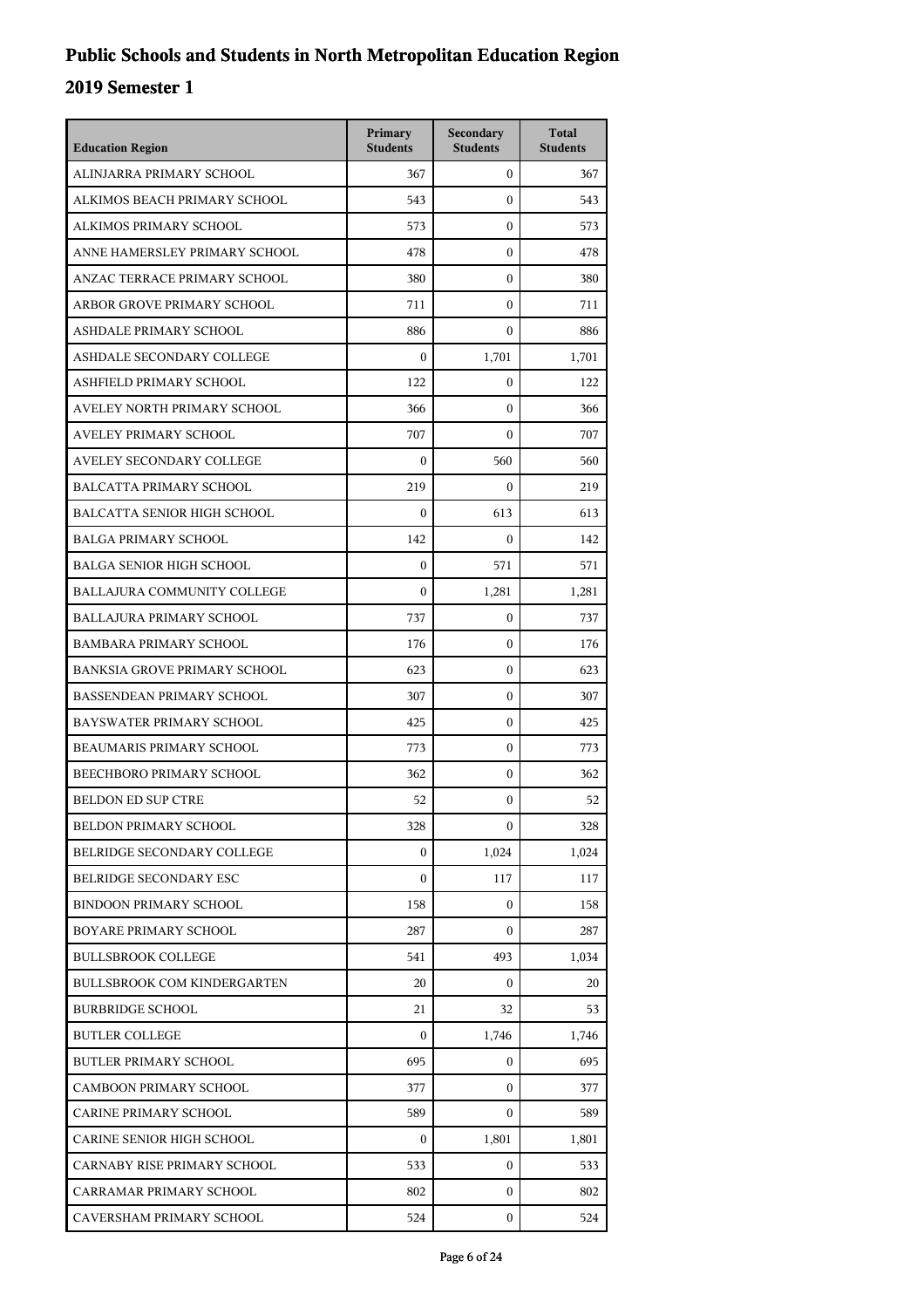| <b>Education Region</b>                | Primary<br><b>Students</b> | Secondary<br><b>Students</b> | <b>Total</b><br><b>Students</b> |
|----------------------------------------|----------------------------|------------------------------|---------------------------------|
| CHIDLOW PRIMARY SCHOOL                 | 138                        | $\mathbf{0}$                 | 138                             |
| CHRISTMAS ISLAND DIST HIGH SCH         | 156                        | 79                           | 235                             |
| CHURCHLANDS PRIMARY SCHOOL             | 533                        | $\boldsymbol{0}$             | 533                             |
| CHURCHLANDS SENIOR HIGH SCHOOL         | $\boldsymbol{0}$           | 2,879                        | 2,879                           |
| CITY BEACH PRIMARY SCHOOL              | 171                        | $\mathbf{0}$                 | 171                             |
| <b>CLARKSON COMMUNITY HIGH SCHOOL</b>  | $\mathbf{0}$               | 397                          | 397                             |
| <b>CLARKSON PRIMARY SCHOOL</b>         | 376                        | $\mathbf{0}$                 | 376                             |
| <b>CLAYTON VIEW PRIMARY SCHOOL</b>     | 146                        | $\mathbf{0}$                 | 146                             |
| COCOS ISLANDS DISTRICT HIGH SCH        | 87                         | 21                           | 108                             |
| CONNOLLY PRIMARY SCHOOL                | 404                        | $\mathbf{0}$                 | 404                             |
| COOLBINIA PRIMARY SCHOOL               | 435                        | $\mathbf{0}$                 | 435                             |
| <b>COTTESLOE PRIMARY SCHOOL</b>        | 332                        | $\mathbf{0}$                 | 332                             |
| <b>CRAIGIE HEIGHTS PRIMARY SCHOOL</b>  | 390                        | $\mathbf{0}$                 | 390                             |
| <b>CREANEY ED SUP CTRE</b>             | 49                         | $\mathbf{0}$                 | 49                              |
| <b>CREANEY PRIMARY SCHOOL</b>          | 340                        | $\mathbf{0}$                 | 340                             |
| <b>CURRAMBINE PRIMARY SCHOOL</b>       | 774                        | $\mathbf{0}$                 | 774                             |
| <b>CYRIL JACKSON SENIOR CAMPUS</b>     | $\boldsymbol{0}$           | 458                          | 458                             |
| <b>CYRIL JACKSON SR CAMPUS ES CTRE</b> | $\mathbf{0}$               | 30                           | 30                              |
| DALKEITH PRIMARY SCHOOL                | 370                        | $\mathbf{0}$                 | 370                             |
| DALMAIN PRIMARY SCHOOL                 | 274                        | 0                            | 274                             |
| DARLINGTON PRIMARY SCHOOL              | 375                        | $\mathbf{0}$                 | 375                             |
| DAVALLIA PRIMARY SCHOOL                | 491                        | $\mathbf{0}$                 | 491                             |
| DEANMORE PRIMARY SCHOOL                | 502                        | $\mathbf{0}$                 | 502                             |
| DIANELLA HEIGHTS PRIMARY SCHOOL        | 492                        | $\mathbf{0}$                 | 492                             |
| DIANELLA PRIMARY COLLEGE               | 348                        | $\mathbf{0}$                 | 348                             |
| DIANELLA SECONDARY COLLEGE             | $\boldsymbol{0}$           | 526                          | 526                             |
| DIANELLA SECONDARY COLLEGE ESC         | $\overline{0}$             | 107                          | 107                             |
| DOUBLEVIEW PRIMARY SCHOOL              | 456                        | $\mathbf{0}$                 | 456                             |
| DRYANDRA PRIMARY SCHOOL                | 237                        | 0                            | 237                             |
| DUNCRAIG PRIMARY SCHOOL                | 422                        | $\mathbf{0}$                 | 422                             |
| DUNCRAIG SENIOR HIGH SCHOOL            | $\mathbf{0}$               | 1,533                        | 1,533                           |
| DURHAM ROAD SCHOOL                     | 118                        | 70                           | 188                             |
| EAST BEECHBORO PRIMARY SCHOOL          | 506                        | 0                            | 506                             |
| EAST BUTLER PRIMARY SCHOOL             | 561                        | 0                            | 561                             |
| EAST HAMERSLEY PRIMARY SCHOOL          | 202                        | $\mathbf{0}$                 | 202                             |
| EAST WANNEROO PRIMARY SCHOOL           | 400                        | 0                            | 400                             |
| EASTERN HILLS SNR HIGH SCHOOL          | $\mathbf{0}$               | 939                          | 939                             |
| EDDYSTONE PRIMARY SCHOOL               | 245                        | 0                            | 245                             |
| EDEN HILL PRIMARY SCHOOL               | 516                        | 0                            | 516                             |
| EDGEWATER PRIMARY SCHOOL               | 395                        | $\mathbf{0}$                 | 395                             |
| ELLEN STIRLING PRIMARY SCHOOL          | 735                        | 0                            | 735                             |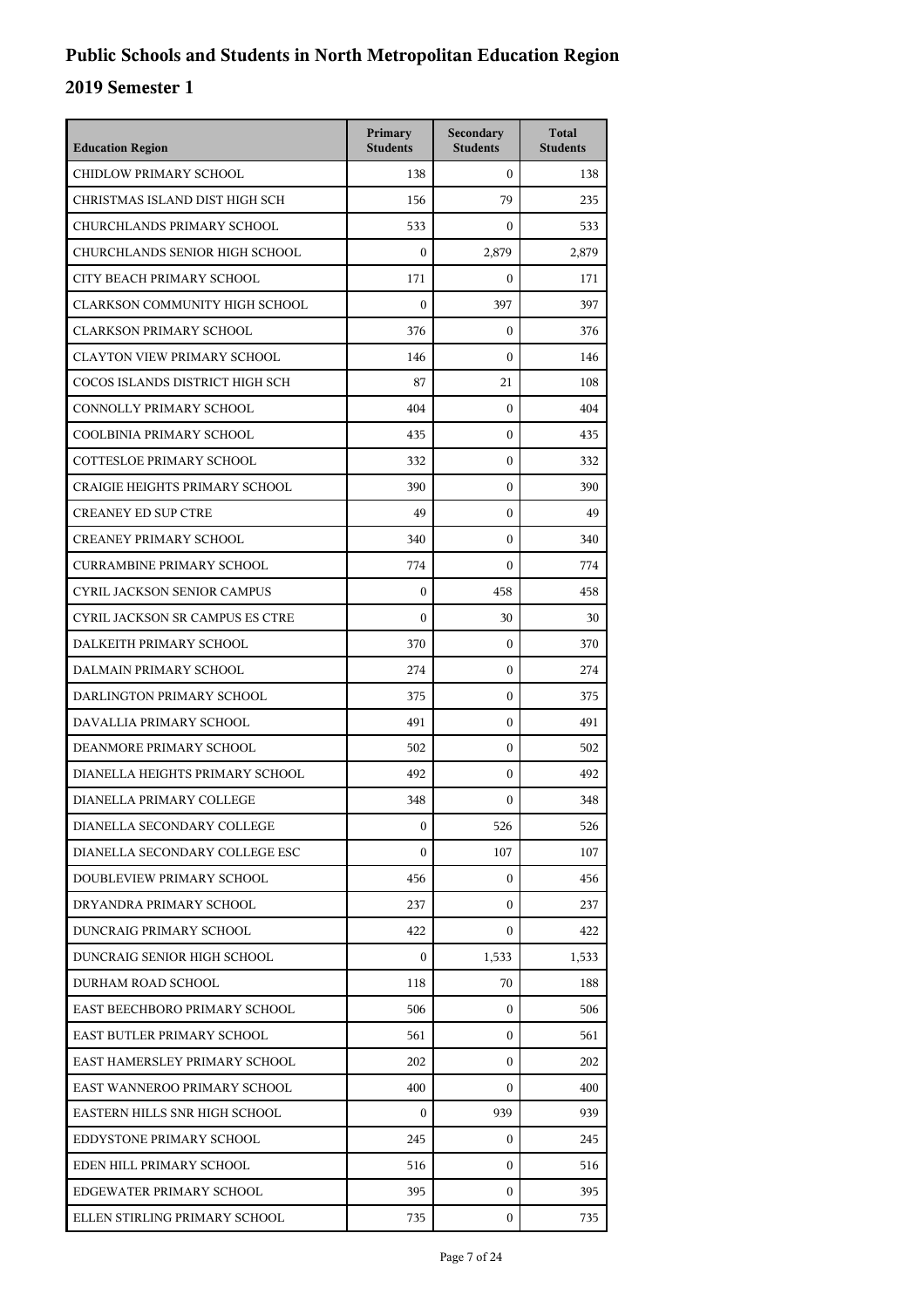| <b>Education Region</b>              | Primary<br><b>Students</b> | Secondary<br><b>Students</b> | <b>Total</b><br><b>Students</b> |
|--------------------------------------|----------------------------|------------------------------|---------------------------------|
| ELLENBROOK PRIMARY SCHOOL            | 683                        | $\Omega$                     | 683                             |
| ELLENBROOK SECONDARY COLLEGE         | $\boldsymbol{0}$           | 1,521                        | 1,521                           |
| <b>EMBLETON PRIMARY SCHOOL</b>       | 159                        | $\boldsymbol{0}$             | 159                             |
| FLOREAT PARK PRIMARY SCHOOL          | 614                        | $\boldsymbol{0}$             | 614                             |
| FRESHWATER BAY PRIMARY SCHOOL        | 483                        | $\boldsymbol{0}$             | 483                             |
| <b>GIDGEGANNUP PRIMARY SCHOOL</b>    | 222                        | $\Omega$                     | 222                             |
| <b>GINGIN DISTRICT HIGH SCHOOL</b>   | 207                        | 83                           | 290                             |
| <b>GIRRAWHEEN SENIOR HIGH SCHOOL</b> | $\mathbf{0}$               | 424                          | 424                             |
| <b>GLADYS NEWTON SCHOOL</b>          | 32                         | 51                           | 83                              |
| <b>GLEN FORREST COM KINDERGARTEN</b> | 9                          | $\boldsymbol{0}$             | 9                               |
| <b>GLEN FORREST PRIMARY SCHOOL</b>   | 218                        | $\mathbf{0}$                 | 218                             |
| <b>GLENDALE PRIMARY SCHOOL</b>       | 304                        | $\boldsymbol{0}$             | 304                             |
| <b>GLENGARRY PRIMARY SCHOOL</b>      | 393                        | $\boldsymbol{0}$             | 393                             |
| <b>GOOLLELAL PRIMARY SCHOOL</b>      | 231                        | $\boldsymbol{0}$             | 231                             |
| GOVERNOR STIRLING SNR HIGH SCH       | $\Omega$                   | 889                          | 889                             |
| <b>GRANDIS PRIMARY SCHOOL</b>        | 110                        | $\mathbf{0}$                 | 110                             |
| <b>GREENMOUNT PRIMARY SCHOOL</b>     | 371                        | $\boldsymbol{0}$             | 371                             |
| <b>GREENWOOD COLLEGE</b>             | $\mathbf{0}$               | 1,026                        | 1,026                           |
| <b>GREENWOOD PRIMARY SCHOOL</b>      | 395                        | $\boldsymbol{0}$             | 395                             |
| <b>GUILDFORD PRIMARY SCHOOL</b>      | 295                        | $\mathbf{0}$                 | 295                             |
| <b>HALIDON PRIMARY SCHOOL</b>        | 250                        | $\mathbf{0}$                 | 250                             |
| HAMPTON PARK PRIMARY SCHOOL          | 384                        | $\boldsymbol{0}$             | 384                             |
| HAMPTON SENIOR HIGH SCHOOL           | $\mathbf{0}$               | 810                          | 810                             |
| HAWKER PARK PRIMARY SCHOOL           | 235                        | $\boldsymbol{0}$             | 235                             |
| HEATHRIDGE PRIMARY SCHOOL            | 176                        | $\boldsymbol{0}$             | 176                             |
| HELENA VALLEY PRIMARY SCHOOL         | 281                        | 0                            | 281                             |
| HERNE HILL PRIMARY SCHOOL            | 174                        | $\mathbf{0}$                 | 174                             |
| HIGHGATE PRIMARY SCHOOL              | 681                        | $\mathbf{0}$                 | 681                             |
| HILLARYS COMMUNITY KINDERGARTEN      | 20                         | 0                            | 20                              |
| HILLARYS PRIMARY SCHOOL              | 585                        | 0                            | 585                             |
| HILLCREST PRIMARY SCHOOL             | 415                        | $\mathbf{0}$                 | 415                             |
| HOCKING PRIMARY SCHOOL               | 632                        | $\mathbf{0}$                 | 632                             |
| HOLLYWOOD PRIMARY SCHOOL             | 306                        | $\mathbf{0}$                 | 306                             |
| HUDSON PARK PRIMARY SCHOOL           | 234                        | 0                            | 234                             |
| ILLAWARRA PRIMARY SCHOOL             | 369                        | 0                            | 369                             |
| INGLEWOOD PRIMARY SCHOOL             | 589                        | $\mathbf{0}$                 | 589                             |
| JOHN BUTLER PRIMARY COLLEGE          | 491                        | $\mathbf{0}$                 | 491                             |
| JOHN FORREST SECONDARY COLLEGE       | $\mathbf{0}$               | 1,157                        | 1,157                           |
| <b>JOLIMONT PRIMARY SCHOOL</b>       | 302                        | 0                            | 302                             |
| <b>JOONDALUP ED SUP CTRE</b>         | 81                         | 0                            | 81                              |
| JOONDALUP PRIMARY SCHOOL             | 429                        | 0                            | 429                             |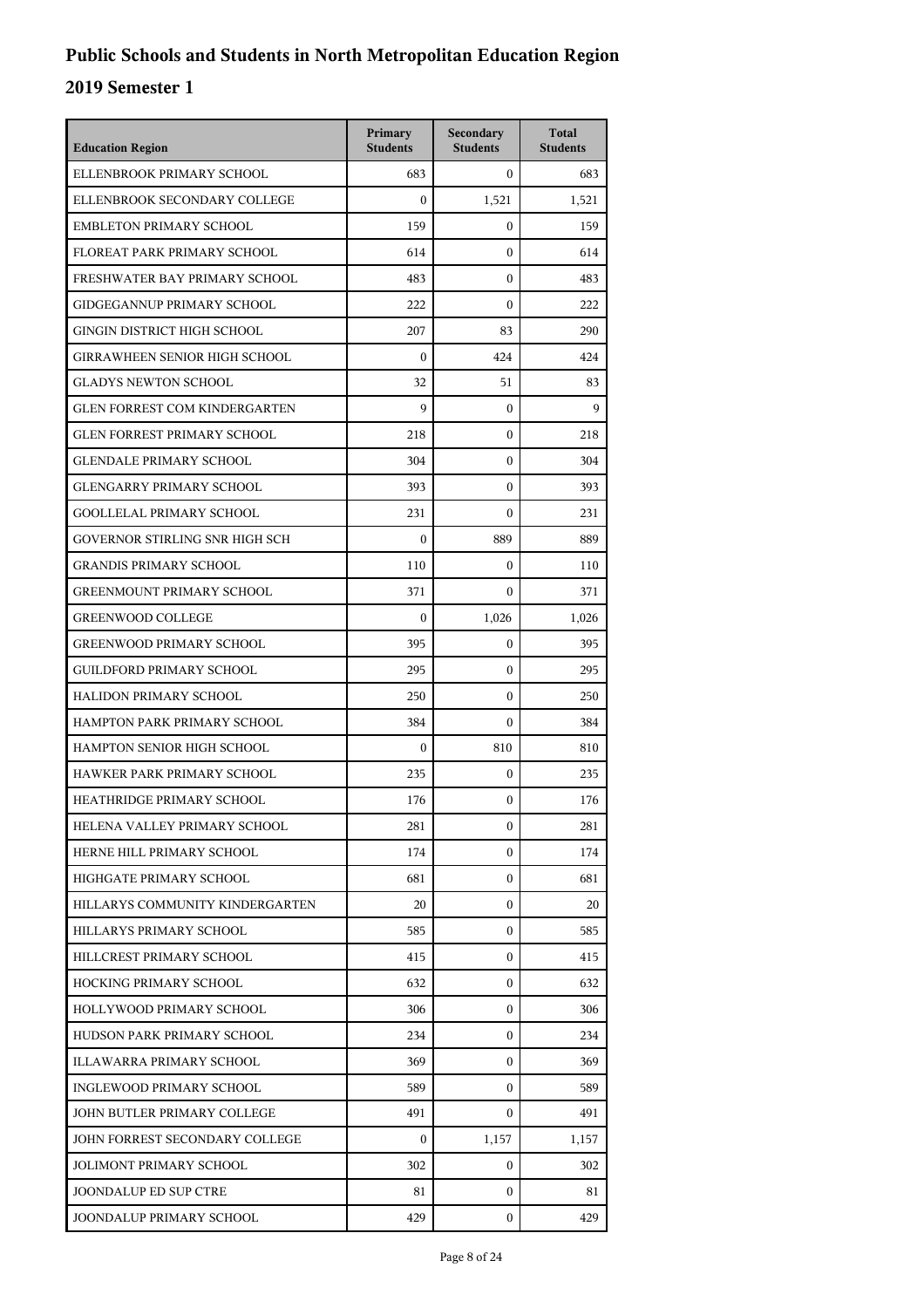| <b>Education Region</b>           | Primary<br><b>Students</b> | Secondary<br><b>Students</b> | <b>Total</b><br><b>Students</b> |
|-----------------------------------|----------------------------|------------------------------|---------------------------------|
| JOSEPH BANKS SECONDARY COLLEGE    | $\theta$                   | 1,503                        | 1,503                           |
| KAPINARA PRIMARY SCHOOL           | 378                        | $\mathbf{0}$                 | 378                             |
| KARRINYUP PRIMARY SCHOOL          | 521                        | $\mathbf{0}$                 | 521                             |
| <b>KIARA COLLEGE</b>              | $\mathbf{0}$               | 492                          | 492                             |
| <b>KINROSS COLLEGE</b>            | $\boldsymbol{0}$           | 681                          | 681                             |
| KINROSS PRIMARY SCHOOL            | 663                        | $\mathbf{0}$                 | 663                             |
| KOONDOOLA PRIMARY SCHOOL          | 307                        | $\mathbf{0}$                 | 307                             |
| KYILLA PRIMARY SCHOOL             | 362                        | $\mathbf{0}$                 | 362                             |
| LAKE GWELUP PRIMARY SCHOOL        | 498                        | $\mathbf{0}$                 | 498                             |
| LAKE MONGER PRIMARY SCHOOL        | 259                        | $\mathbf{0}$                 | 259                             |
| LANCELIN PRIMARY SCHOOL           | 94                         | $\mathbf{0}$                 | 94                              |
| LANDSDALE PRIMARY SCHOOL          | 785                        | $\mathbf{0}$                 | 785                             |
| LOCKRIDGE PRIMARY SCHOOL          | 281                        | $\mathbf{0}$                 | 281                             |
| MADELEY PRIMARY SCHOOL            | 508                        | $\mathbf{0}$                 | 508                             |
| MALVERN SPRINGS PRIMARY SCHOOL    | 802                        | 0                            | 802                             |
| MARANGAROO PRIMARY SCHOOL         | 213                        | $\mathbf{0}$                 | 213                             |
| <b>MARMION PRIMARY SCHOOL</b>     | 416                        | $\mathbf{0}$                 | 416                             |
| MAYLANDS PENINSULA PRIMARY SCH    | 626                        | $\mathbf{0}$                 | 626                             |
| <b>MERRIWA ED SUP CTRE</b>        | 45                         | $\mathbf{0}$                 | 45                              |
| MERRIWA PRIMARY SCHOOL            | 419                        | 0                            | 419                             |
| MIDDLE SWAN PRIMARY SCHOOL        | 477                        | $\mathbf{0}$                 | 477                             |
| MIDVALE PRIMARY SCHOOL            | 327                        | $\mathbf{0}$                 | 327                             |
| MINDARIE PRIMARY SCHOOL           | 768                        | $\mathbf{0}$                 | 768                             |
| MINDARIE SENIOR COLLEGE           | $\boldsymbol{0}$           | 793                          | 793                             |
| MOORDITJ NOONGAR COM COLLEGE      | 92                         | $\mathbf{0}$                 | 92                              |
| MORLEY PRIMARY SCHOOL             | 170                        | $\boldsymbol{0}$             | 170                             |
| MORLEY SENIOR HIGH SCHOOL         | $\mathbf{0}$               | 1,073                        | 1,073                           |
| MOSMAN PARK PRIMARY SCHOOL        | 411                        | $\overline{0}$               | 411                             |
| MOSMAN PARK SCHOOL FOR DEAF CHN   | 23                         | $\mathbf{0}$                 | 23                              |
| MOUNT CLAREMONT PRIMARY SCHOOL    | 255                        | $\mathbf{0}$                 | 255                             |
| <b>MOUNT HAWTHORN ED SUP CTRE</b> | 23                         | $\overline{0}$               | 23                              |
| MOUNT HAWTHORN PRIMARY SCHOOL     | 878                        | $\overline{0}$               | 878                             |
| MOUNT HELENA COM KINDERGARTEN     | 6                          | $\overline{0}$               | 6                               |
| MOUNT HELENA PRIMARY SCHOOL       | 181                        | $\mathbf{0}$                 | 181                             |
| MOUNT LAWLEY PRIMARY SCHOOL       | 535                        | $\overline{0}$               | 535                             |
| MOUNT LAWLEY SENIOR HIGH SCHOOL   | 0                          | 1,798                        | 1,798                           |
| MULLALOO BEACH PRIMARY SCHOOL     | 283                        | 0                            | 283                             |
| MULLALOO COMMUNITY KINDERGARTEN   | 33                         | $\overline{0}$               | 33                              |
| MULLALOO HEIGHTS PRIMARY SCHOOL   | 239                        | $\mathbf{0}$                 | 239                             |
| MUNDARING PRIMARY SCHOOL          | 338                        | $\mathbf{0}$                 | 338                             |
| NEDLANDS PRIMARY SCHOOL           | 522                        | 0                            | 522                             |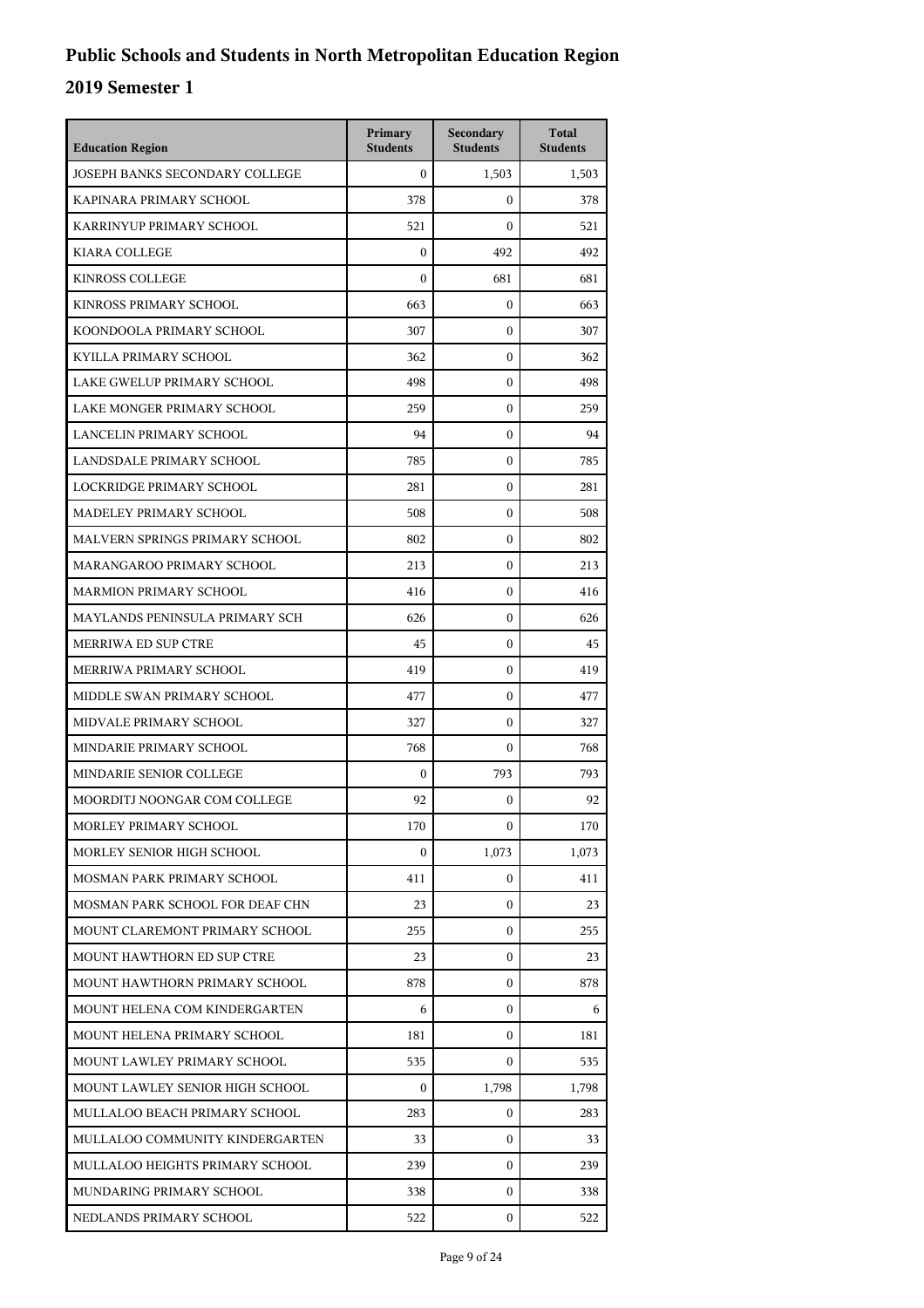| <b>Education Region</b>               | Primary<br><b>Students</b> | Secondary<br><b>Students</b> | <b>Total</b><br><b>Students</b> |
|---------------------------------------|----------------------------|------------------------------|---------------------------------|
| NEWBOROUGH PRIMARY SCHOOL             | 398                        | $\mathbf{0}$                 | 398                             |
| NOLLAMARA PRIMARY SCHOOL              | 252                        | $\mathbf{0}$                 | 252                             |
| NORANDA PRIMARY SCHOOL                | 358                        | $\mathbf{0}$                 | 358                             |
| NORTH BALGA PRIMARY SCHOOL            | 228                        | $\boldsymbol{0}$             | 228                             |
| NORTH BEACH PRIMARY SCHOOL            | 364                        | $\boldsymbol{0}$             | 364                             |
| NORTH COTTESLOE PRIMARY SCHOOL        | 353                        | $\boldsymbol{0}$             | 353                             |
| NORTH EAST METRO LANG DEV CTR         | 285                        | $\mathbf{0}$                 | 285                             |
| NORTH MORLEY PRIMARY SCHOOL           | 207                        | $\mathbf{0}$                 | 207                             |
| NORTH PERTH PRIMARY SCHOOL            | 430                        | $\boldsymbol{0}$             | 430                             |
| NORTH WOODVALE PRIMARY SCHOOL         | 398                        | $\boldsymbol{0}$             | 398                             |
| OCEAN REEF PRIMARY SCHOOL             | 243                        | $\mathbf{0}$                 | 243                             |
| OCEAN REEF SENIOR HIGH SCHOOL         | $\mathbf{0}$               | 1,173                        | 1,173                           |
| OSBORNE PRIMARY SCHOOL                | 222                        | $\boldsymbol{0}$             | 222                             |
| PADBURY COMMUNITY KINDERGARTEN        | 17                         | $\boldsymbol{0}$             | 17                              |
| PADBURY PRIMARY SCHOOL                | 114                        | $\boldsymbol{0}$             | 114                             |
| PARKERVILLE PRIMARY SCHOOL            | 300                        | $\mathbf{0}$                 | 300                             |
| PEARSALL PRIMARY SCHOOL               | 515                        | $\Omega$                     | 515                             |
| PERTH MODERN SCHOOL                   | $\boldsymbol{0}$           | 1,429                        | 1,429                           |
| POSEIDON PRIMARY SCHOOL               | 267                        | $\boldsymbol{0}$             | 267                             |
| POYNTER PRIMARY SCHOOL                | 530                        | $\boldsymbol{0}$             | 530                             |
| QUINNS BEACH PRIMARY SCHOOL           | 417                        | $\mathbf{0}$                 | 417                             |
| QUINNS ROCKS PRIMARY SCHOOL           | 415                        | $\mathbf{0}$                 | 415                             |
| RAWLINSON PRIMARY SCHOOL              | 436                        | $\boldsymbol{0}$             | 436                             |
| ROSALIE PRIMARY SCHOOL                | 568                        | $\boldsymbol{0}$             | 568                             |
| <b>ROSEWORTH ED SUP CTRE</b>          | 40                         | $\boldsymbol{0}$             | 40                              |
| ROSEWORTH PRIMARY SCHOOL              | 309                        | 0                            | 309                             |
| SAWYERS VALLEY PRIMARY SCHOOL         | 202                        | $\Omega$                     | 202                             |
| SCARBOROUGH PRIMARY SCHOOL            | 207                        | 0                            | 207                             |
| SCHOOL OF ISOLATED AND DISTANCE       | 104                        | 270                          | 374                             |
| <b>SEAVIEW COMMUNITY KINDERGARTEN</b> | 37                         | 0                            | 37                              |
| <b>SHENTON COLLEGE</b>                | $\Omega$                   | 2,235                        | 2,235                           |
| SHENTON COLLEGE DEAF ED CTRE          | $\Omega$                   | 35                           | 35                              |
| SIR DAVID BRAND SCHOOL                | 25                         | 24                           | 49                              |
| SOMERLY PRIMARY SCHOOL                | 466                        | 0                            | 466                             |
| SORRENTO PRIMARY SCHOOL               | 403                        | 0                            | 403                             |
| SOUTH BALLAJURA ED SUP CTRE           | 65                         | 0                            | 65                              |
| SOUTH BALLAJURA PRIMARY SCHOOL        | 413                        | $\mathbf{0}$                 | 413                             |
| SOUTH PADBURY PRIMARY SCHOOL          | 405                        | 0                            | 405                             |
| SPRING HILL PRIMARY SCHOOL            | 806                        | 0                            | 806                             |
| SPRINGFIELD PRIMARY SCHOOL            | 273                        | 0                            | 273                             |
| SSEN: BEHAVIOUR AND ENGAGEMENT        | 0                          | 23                           | 23                              |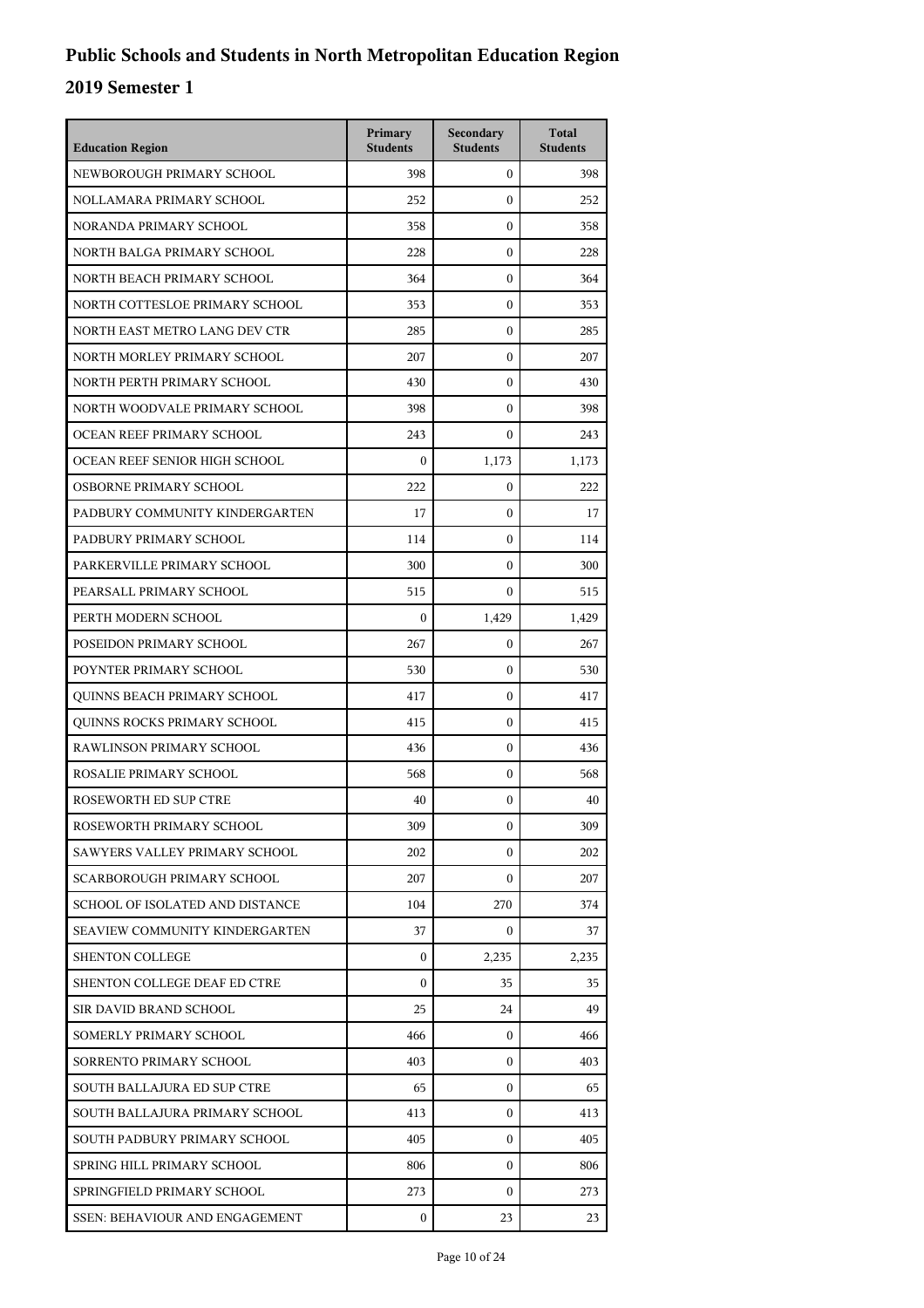| <b>Education Region</b>         | Primary<br><b>Students</b> | Secondary<br><b>Students</b> | <b>Total</b><br><b>Students</b> |
|---------------------------------|----------------------------|------------------------------|---------------------------------|
| <b>SSEN: SENSORY</b>            | 93                         | $\mathbf{0}$                 | 93                              |
| SUBJACO PRIMARY SCHOOL          | 730                        | $\mathbf{0}$                 | 730                             |
| SUTHERLAND DIANELLA PRIMARY SCH | 355                        | $\mathbf{0}$                 | 355                             |
| SWAN VIEW PRIMARY SCHOOL        | 297                        | $\mathbf{0}$                 | 297                             |
| SWAN VIEW SENIOR HIGH SCHOOL    | $\boldsymbol{0}$           | 618                          | 618                             |
| SWANBOURNE PRIMARY SCHOOL       | 446                        | $\mathbf{0}$                 | 446                             |
| TAKARI PRIMARY SCHOOL           | 166                        | $\mathbf{0}$                 | 166                             |
| TAPPING PRIMARY SCHOOL          | 747                        | $\mathbf{0}$                 | 747                             |
| TUART HILL COM KINDERGARTEN     | 17                         | $\mathbf{0}$                 | 17                              |
| TUART HILL PRIMARY SCHOOL       | 415                        | $\mathbf{0}$                 | 415                             |
| TWO ROCKS PRIMARY SCHOOL        | 512                        | $\mathbf{0}$                 | 512                             |
| UPPER SWAN PRIMARY SCHOOL       | 484                        | $\mathbf{0}$                 | 484                             |
| WADDINGTON PRIMARY SCHOOL       | 80                         | $\mathbf{0}$                 | 80                              |
| WANNEROO PRIMARY SCHOOL         | 483                        | $\mathbf{0}$                 | 483                             |
| WANNEROO SECONDARY COLLEGE      | $\boldsymbol{0}$           | 1,111                        | 1,111                           |
| WARRIAPENDI PRIMARY SCHOOL      | 207                        | $\mathbf{0}$                 | 207                             |
| WARWICK SENIOR HIGH SCHOOL      | $\Omega$                   | 692                          | 692                             |
| WELD SQUARE PRIMARY SCHOOL      | 146                        | $\mathbf{0}$                 | 146                             |
| WEMBLEY DOWNS PRIMARY SCHOOL    | 420                        | $\mathbf{0}$                 | 420                             |
| WEMBLEY PRIMARY SCHOOL          | 791                        | 0                            | 791                             |
| WEST BALCATTA PRIMARY SCHOOL    | 488                        | $\mathbf{0}$                 | 488                             |
| WEST BEECHBORO PRIMARY SCHOOL   | 487                        | $\mathbf{0}$                 | 487                             |
| WEST COAST LANGUAGE DEVELOPMENT | 315                        | $\mathbf{0}$                 | 315                             |
| WEST COAST SEC ED SUP CTRE      | $\boldsymbol{0}$           | 87                           | 87                              |
| WEST GREENWOOD PRIMARY SCHOOL   | 468                        | $\mathbf{0}$                 | 468                             |
| WEST LEEDERVILLE PRIMARY SCHOOL | 575                        | $\boldsymbol{0}$             | 575                             |
| WEST MORLEY PRIMARY SCHOOL      | 289                        | $\overline{0}$               | 289                             |
| WESTMINSTER ED SUP CTRE         | 57                         | $\overline{0}$               | 57                              |
| WESTMINSTER JNR PRI SCHOOL      | 255                        | $\mathbf{0}$                 | 255                             |
| WESTMINSTER PRIMARY SCHOOL      | 102                        | $\mathbf{0}$                 | 102                             |
| WOODBRIDGE PRIMARY SCHOOL       | 400                        | $\overline{0}$               | 400                             |
| WOODLANDS PRIMARY SCHOOL        | 458                        | $\overline{0}$               | 458                             |
| WOODVALE PRIMARY SCHOOL         | 411                        | $\overline{0}$               | 411                             |
| WOODVALE SECONDARY COLLEGE      | $\mathbf{0}$               | 1,432                        | 1,432                           |
| WOOROLOO PRIMARY SCHOOL         | 55                         | $\mathbf{0}$                 | 55                              |
| YANCHEP BEACH PRIMARY SCHOOL    | 788                        | $\mathbf{0}$                 | 788                             |
| YANCHEP LAGOON PRIMARY SCHOOL   | 358                        | $\overline{0}$               | 358                             |
| YANCHEP SECONDARY COLLEGE       | $\boldsymbol{0}$           | 696                          | 696                             |
| YOKINE PRIMARY SCHOOL           | 328                        | $\mathbf{0}$                 | 328                             |
| YULUMA PRIMARY SCHOOL           | 226                        | $\mathbf{0}$                 | 226                             |
| TOTAL                           | 73,419                     | 39,104                       | 112,523                         |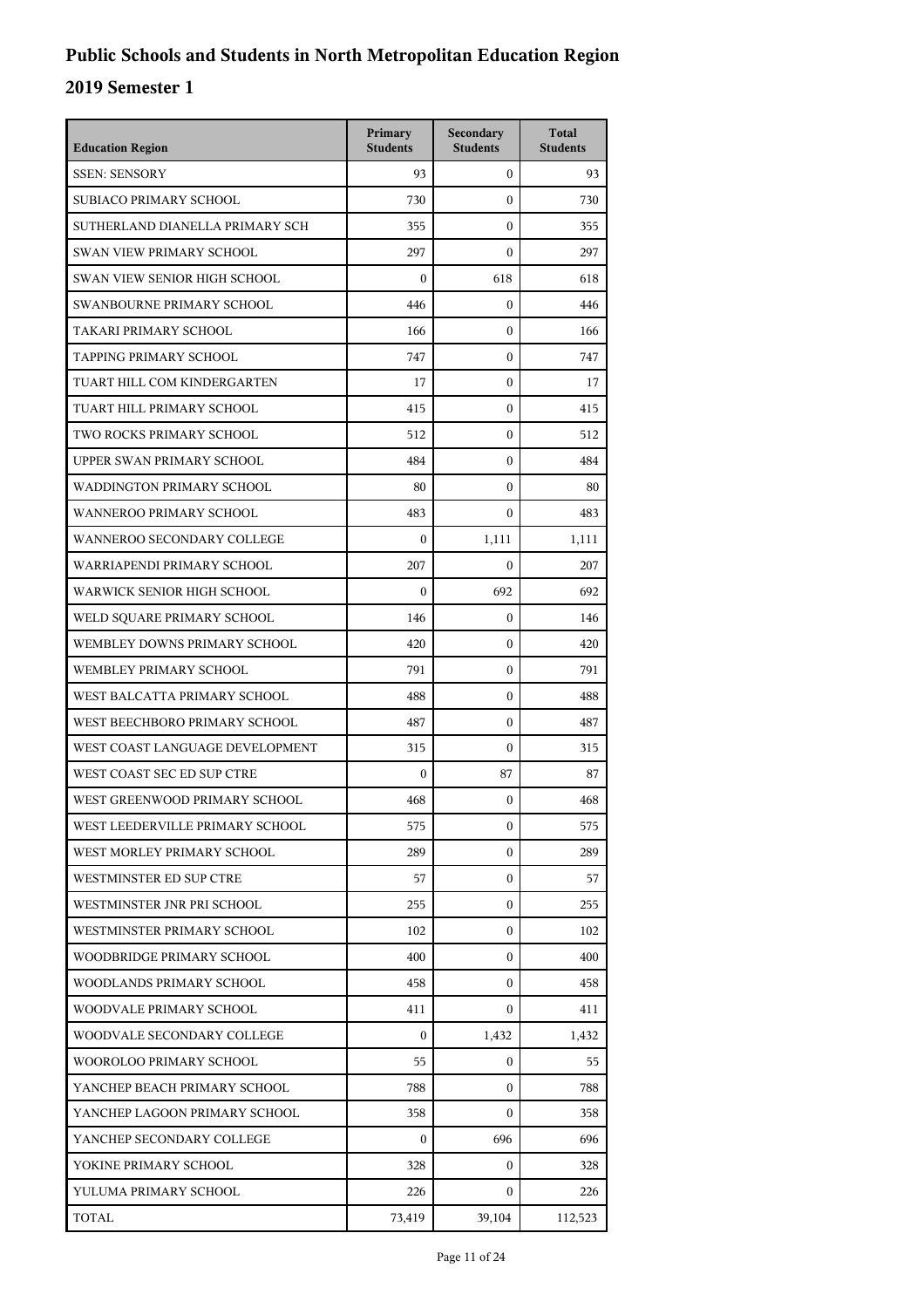## **Public Schools and Students in Pilbara Education Region**

| <b>Education Region</b>        | Primary<br><b>Students</b> | Secondary<br><b>Students</b> | <b>Total</b><br><b>Students</b> |
|--------------------------------|----------------------------|------------------------------|---------------------------------|
| <b>BALER PRIMARY SCHOOL</b>    | 591                        | 0                            | 591                             |
| BAYNTON WEST PRIMARY SCHOOL    | 807                        | 0                            | 807                             |
| <b>CASSIA ED SUP CTRE</b>      | 15                         | $\overline{0}$               | 15                              |
| CASSIA PRIMARY SCHOOL          | 562                        | 0                            | 562                             |
| DAMPIER PRIMARY SCHOOL         | 196                        | 0                            | 196                             |
| HEDLAND SENIOR HIGH SCHOOL     | $\mathbf{0}$               | 879                          | 879                             |
| JIGALONG REM COM SCHOOL        | 57                         | 38                           | 95                              |
| KARRATHA PRIMARY SCHOOL        | 295                        | $\mathbf{0}$                 | 295                             |
| KARRATHA SENIOR HIGH SCHOOL    | $\mathbf{0}$               | 1,179                        | 1,179                           |
| MARBLE BAR PRIMARY SCHOOL      | 19                         | 4                            | 23                              |
| MILLARS WELL PRIMARY SCHOOL    | 315                        | 0                            | 315                             |
| NEWMAN PRIMARY SCHOOL          | 266                        | 0                            | 266                             |
| NEWMAN SENIOR HIGH SCHOOL      | $\mathbf{0}$               | 300                          | 300                             |
| NORTH TOM PRICE PRIMARY SCHOOL | 302                        | 0                            | 302                             |
| NULLAGINE PRIMARY SCHOOL       | 19                         | 11                           | 30                              |
| ONSLOW PRIMARY SCHOOL          | 87                         | 24                           | 111                             |
| PANNAWONICA PRIMARY SCHOOL     | 110                        | 17                           | 127                             |
| PARABURDOO PRIMARY SCHOOL      | 215                        | $\mathbf{0}$                 | 215                             |
| PEGS CREEK PRIMARY SCHOOL      | 236                        | 0                            | 236                             |
| PORT HEDLAND PRIMARY SCHOOL    | 515                        | 0                            | 515                             |
| PORT HEDLAND SCHOOL OF THE AIR | 18                         | 0                            | 18                              |
| ROEBOURNE DISTRICT HIGH SCHOOL | 96                         | 63                           | 159                             |
| SOUTH HEDLAND PRIMARY SCHOOL   | 231                        | $\mathbf{0}$                 | 231                             |
| SOUTH NEWMAN PRIMARY SCHOOL    | 424                        | 0                            | 424                             |
| TAMBREY PRIMARY SCHOOL         | 587                        | 0                            | 587                             |
| TOM PRICE PRIMARY SCHOOL       | 312                        | 0                            | 312                             |
| TOM PRICE SENIOR HIGH SCHOOL   | $\boldsymbol{0}$           | 319                          | 319                             |
| WICKHAM PRIMARY SCHOOL         | 352                        | 0                            | 352                             |
| YANDEYARRA REM COM SCHOOL      | 24                         | 8                            | 32                              |
| TOTAL                          | 6,651                      | 2,842                        | 9,493                           |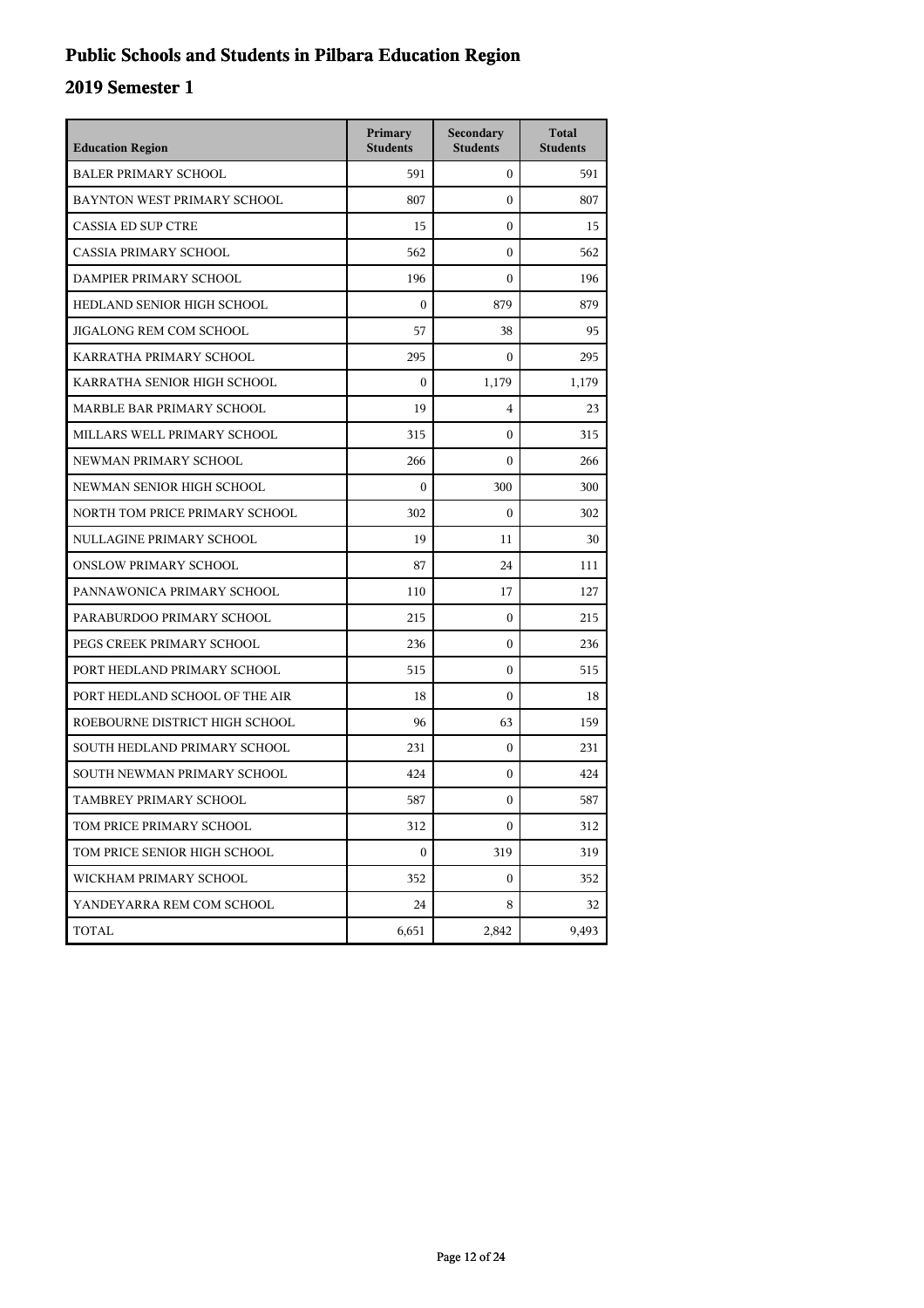| <b>Education Region</b>                | Primary<br><b>Students</b> | Secondary<br><b>Students</b> | <b>Total</b><br><b>Students</b> |
|----------------------------------------|----------------------------|------------------------------|---------------------------------|
| APPLECROSS PRIMARY SCHOOL              | 563                        | $\overline{0}$               | 563                             |
| APPLECROSS SENIOR HIGH SCHOOL          | $\mathbf{0}$               | 1,628                        | 1.628                           |
| ARDROSS PRIMARY SCHOOL                 | 394                        | $\mathbf{0}$                 | 394                             |
| <b>ARMADALE ED SUP CTRE</b>            | $\mathbf{0}$               | 69                           | 69                              |
| ARMADALE PRIMARY SCHOOL                | 453                        | $\mathbf{0}$                 | 453                             |
| ARMADALE SENIOR HIGH SCHOOL            | $\mathbf{0}$               | 727                          | 727                             |
| ASHBURTON DRIVE PRIMARY SCHOOL         | 482                        | $\mathbf{0}$                 | 482                             |
| ASPIRI PRIMARY SCHOOL                  | 541                        | $\mathbf{0}$                 | 541                             |
| ATTADALE PRIMARY SCHOOL                | 387                        | $\mathbf{0}$                 | 387                             |
| <b>ATWELL COLLEGE</b>                  | $\boldsymbol{0}$           | 1,464                        | 1,464                           |
| ATWELL PRIMARY SCHOOL                  | 780                        | $\overline{0}$               | 780                             |
| AUBIN GROVE PRIMARY SCHOOL             | 1,109                      | $\mathbf{0}$                 | 1,109                           |
| <b>BALDIVIS GARDENS PRIMARY SCHOOL</b> | 432                        | $\mathbf{0}$                 | 432                             |
| <b>BALDIVIS PRIMARY SCHOOL</b>         | 724                        | $\mathbf{0}$                 | 724                             |
| <b>BALDIVIS SECONDARY COLLEGE</b>      | $\boldsymbol{0}$           | 1.683                        | 1,683                           |
| <b>BANKSIA PARK PRIMARY SCHOOL</b>     | 284                        | $\mathbf{0}$                 | 284                             |
| <b>BANNISTER CREEK PRIMARY SCHOOL</b>  | 572                        | $\mathbf{0}$                 | 572                             |
| BATEMAN PRIMARY SCHOOL                 | 315                        | $\mathbf{0}$                 | 315                             |
| BEACONSFIELD PRIMARY SCHOOL            | 421                        | $\mathbf{0}$                 | 421                             |
| BECKENHAM PRIMARY SCHOOL               | 467                        | $\mathbf{0}$                 | 467                             |
| BEELIAR PRIMARY SCHOOL                 | 466                        | $\mathbf{0}$                 | 466                             |
| <b>BELMAY PRIMARY SCHOOL</b>           | 232                        | $\mathbf{0}$                 | 232                             |
| BELMONT CITY COLLEGE                   | $\mathbf{0}$               | 883                          | 883                             |
| BELMONT PRIMARY SCHOOL                 | 116                        | $\mathbf{0}$                 | 116                             |
| BENTLEY PRIMARY SCHOOL                 | 183                        | $\mathbf{0}$                 | 183                             |
| BERTRAM PRIMARY SCHOOL                 | 850                        | 0                            | 850                             |
| <b>BIBRA LAKE PRIMARY SCHOOL</b>       | 325                        | $\mathbf{0}$                 | 325                             |
| <b>BICTON PRIMARY SCHOOL</b>           | 445                        | $\overline{0}$               | 445                             |
| BLETCHLEY PARK PRIMARY SCHOOL          | 956                        | $\mathbf{0}$                 | 956                             |
| <b>BOORAGOON PRIMARY SCHOOL</b>        | 397                        | $\mathbf{0}$                 | 397                             |
| BRAMFIELD PARK PRIMARY SCHOOL          | 311                        | $\mathbf{0}$                 | 311                             |
| BRENTWOOD PRIMARY SCHOOL               | 335                        | $\mathbf{0}$                 | 335                             |
| BROOKMAN PRIMARY SCHOOL                | 320                        | $\overline{0}$               | 320                             |
| <b>BULL CREEK PRIMARY SCHOOL</b>       | 366                        | 0                            | 366                             |
| <b>BUNGAREE PRIMARY SCHOOL</b>         | 260                        | $\mathbf{0}$                 | 260                             |
| BURRENDAH PRIMARY SCHOOL               | 668                        | $\mathbf{0}$                 | 668                             |
| BYFORD COMMUNITY KINDERGARTEN          | 19                         | $\overline{0}$               | 19                              |
| BYFORD PRIMARY SCHOOL                  | 348                        | $\mathbf{0}$                 | 348                             |
| BYFORD SECONDARY COLLEGE               | $\mathbf{0}$               | 1,356                        | 1,356                           |
| CALADENIA PRIMARY SCHOOL               | 894                        | $\mathbf{0}$                 | 894                             |
| CALISTA PRIMARY SCHOOL                 | 503                        | $\mathbf{0}$                 | 503                             |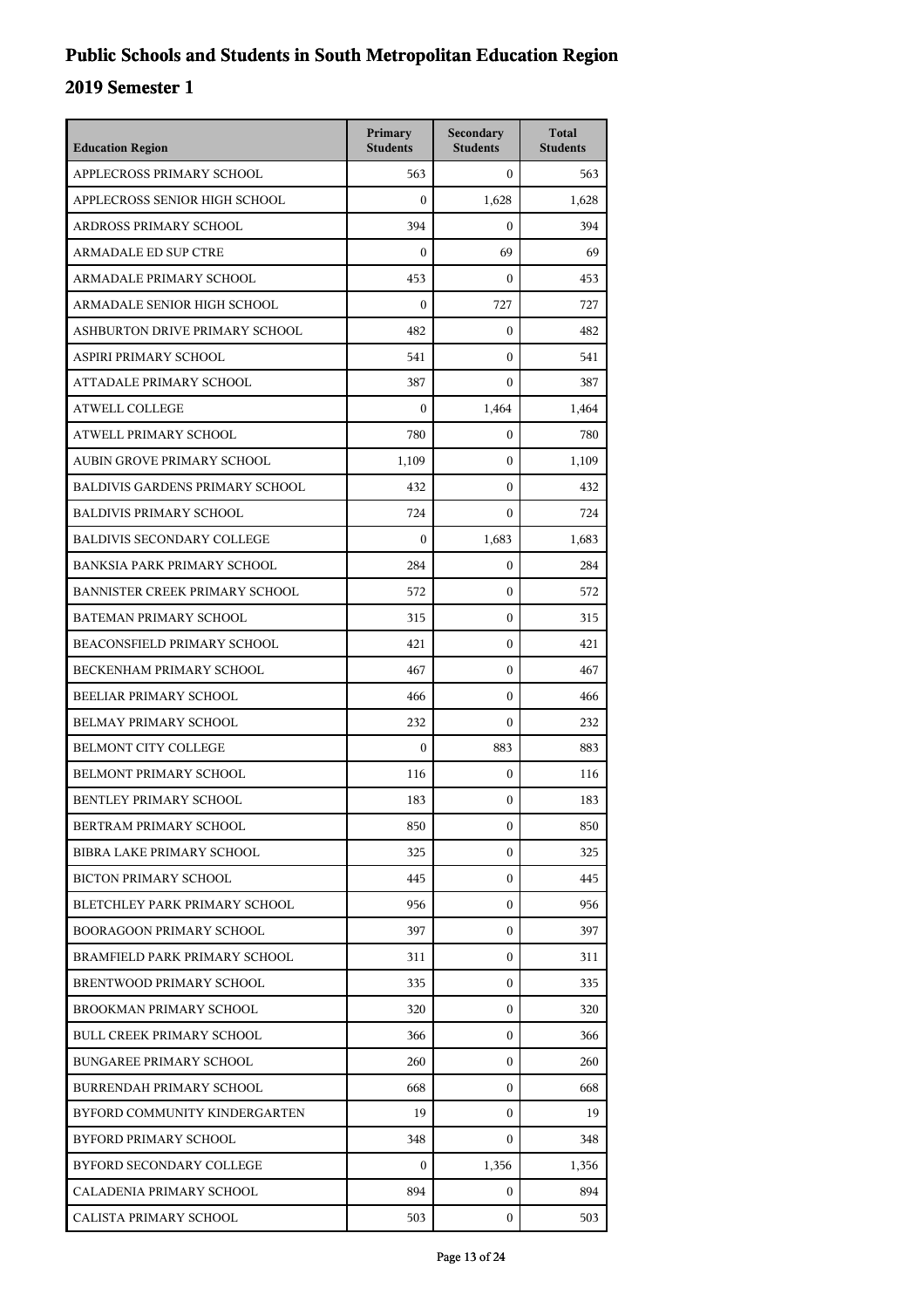| <b>Education Region</b>             | Primary<br><b>Students</b> | Secondary<br><b>Students</b> | <b>Total</b><br><b>Students</b> |
|-------------------------------------|----------------------------|------------------------------|---------------------------------|
| CAMPBELL PRIMARY SCHOOL             | 647                        | $\mathbf{0}$                 | 647                             |
| <b>CANNING COLLEGE</b>              | $\overline{0}$             | 293                          | 293                             |
| <b>CANNING VALE COLLEGE</b>         | $\mathbf{0}$               | 1,510                        | 1,510                           |
| CANNING VALE ED SUP CTRE            | 39                         | $\mathbf{0}$                 | 39                              |
| CANNING VALE PRIMARY SCHOOL         | 478                        | $\mathbf{0}$                 | 478                             |
| CANNINGTON COM ED SUP CTRE          | $\mathbf{0}$               | 106                          | 106                             |
| CANNINGTON COMMUNITY COLLEGE        | 298                        | 415                          | 713                             |
| CARALEE COMMUNITY SCHOOL            | 336                        | $\mathbf{0}$                 | 336                             |
| CARCOOLA PRIMARY SCHOOL             | 141                        | $\mathbf{0}$                 | 141                             |
| <b>CARLISLE PRIMARY SCHOOL</b>      | 344                        | $\mathbf{0}$                 | 344                             |
| <b>CARSON STREET SCHOOL</b>         | 58                         | 2                            | 60                              |
| <b>CASTLEREAGH SCHOOL</b>           | 20                         | 42                           | 62                              |
| <b>CECIL ANDREWS COLLEGE</b>        | $\mathbf{0}$               | 716                          | 716                             |
| CHALLIS COMMUNITY PRIMARY SCHOOL    | 941                        | $\mathbf{0}$                 | 941                             |
| <b>CHARTHOUSE PRIMARY SCHOOL</b>    | 515                        | $\mathbf{0}$                 | 515                             |
| <b>CLIFTON HILLS PRIMARY SCHOOL</b> | 456                        | $\mathbf{0}$                 | 456                             |
| <b>CLOVERDALE ED SUP CTRE</b>       | 54                         | $\mathbf{0}$                 | 54                              |
| CLOVERDALE PRIMARY SCHOOL           | 357                        | $\mathbf{0}$                 | 357                             |
| <b>COASTAL LAKES COLLEGE</b>        | $\mathbf{0}$               | 235                          | 235                             |
| <b>COLLIER PRIMARY SCHOOL</b>       | 269                        | $\Omega$                     | 269                             |
| <b>COMET BAY COLLEGE</b>            | $\boldsymbol{0}$           | 1,843                        | 1,843                           |
| <b>COMET BAY PRIMARY SCHOOL</b>     | 869                        | $\mathbf{0}$                 | 869                             |
| <b>COMO PRIMARY SCHOOL</b>          | 394                        | $\mathbf{0}$                 | 394                             |
| COMO SECONDARY COLLEGE              | $\mathbf{0}$               | 850                          | 850                             |
| COODANUP COLLEGE                    | $\mathbf{0}$               | 756                          | 756                             |
| COOGEE PRIMARY SCHOOL               | 530                        | 0                            | 530                             |
| COOLBELLUP COMMUNITY SCHOOL         | 250                        | $\Omega$                     | 250                             |
| <b>COOLBELLUP LEARNING CENTRE</b>   | 41                         | $\mathbf{0}$                 | 41                              |
| COOLOONGUP PRIMARY SCHOOL           | 371                        | $\mathbf{0}$                 | 371                             |
| <b>CURTIN PRIMARY SCHOOL</b>        | 110                        | $\Omega$                     | 110                             |
| DARLING RANGE SPORTS COLLEGE        | $\mathbf{0}$               | 956                          | 956                             |
| DAWSON PARK PRIMARY SCHOOL          | 517                        | $\Omega$                     | 517                             |
| DUDLEY PARK PRIMARY SCHOOL          | 464                        | $\mathbf{0}$                 | 464                             |
| DWELLINGUP PRIMARY SCHOOL           | 58                         | $\mathbf{0}$                 | 58                              |
| EAST FREMANTLE PRIMARY SCHOOL       | 431                        | 0                            | 431                             |
| EAST HAMILTON HILL PRIMARY SCH      | 212                        | $\mathbf{0}$                 | 212                             |
| EAST KENWICK PRIMARY SCHOOL         | 401                        | $\overline{0}$               | 401                             |
| EAST MADDINGTON PRIMARY SCHOOL      | 432                        | $\mathbf{0}$                 | 432                             |
| EAST VIC PARK PRIMARY SCHOOL        | 357                        | $\mathbf{0}$                 | 357                             |
| EAST VICTORIA PARK ED SUP CTRE      | 21                         | 0                            | 21                              |
| EAST WAIKIKI PRIMARY SCHOOL         | 469                        | $\overline{0}$               | 469                             |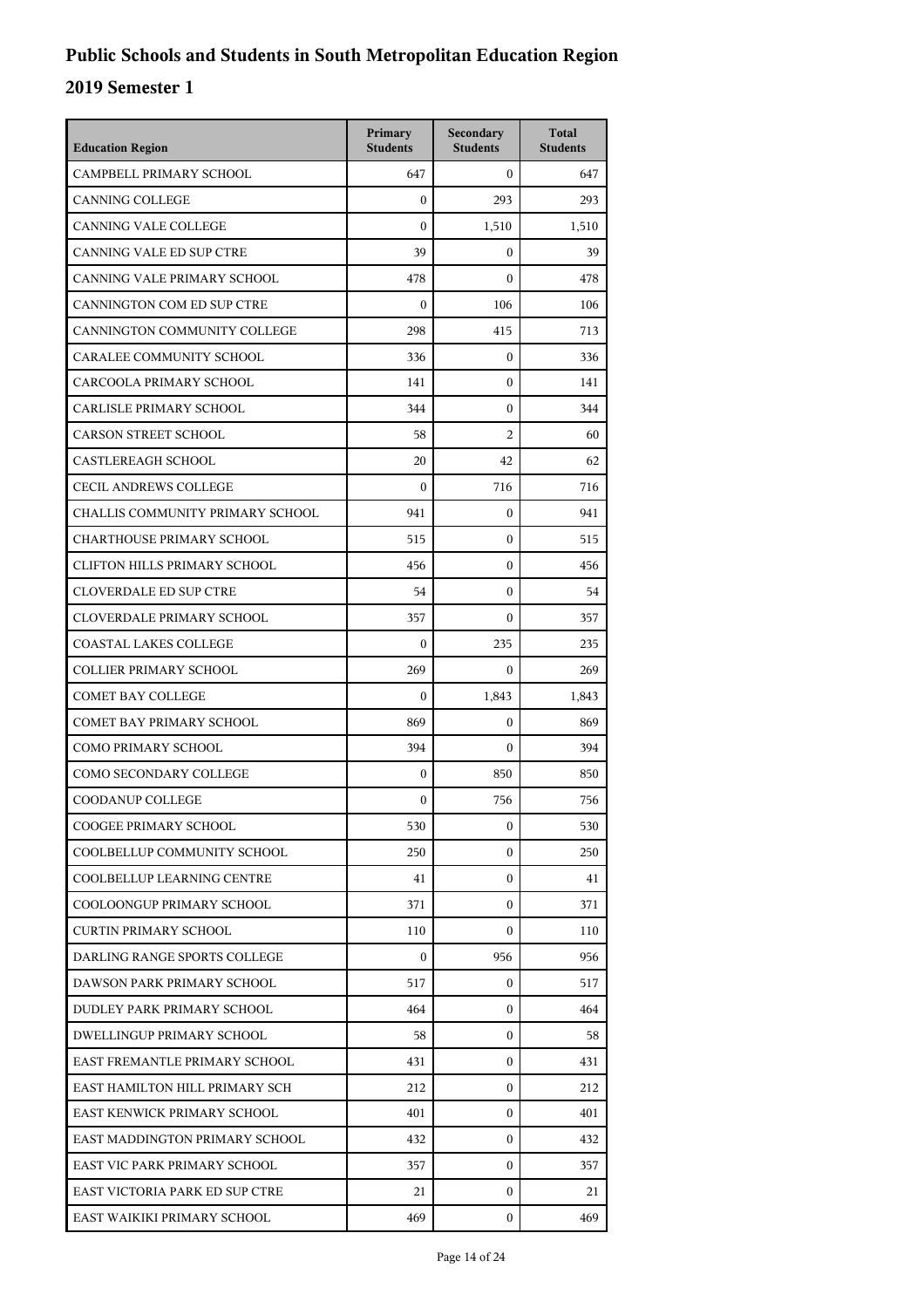| <b>Education Region</b>               | Primary<br><b>Students</b> | Secondary<br><b>Students</b> | <b>Total</b><br><b>Students</b> |
|---------------------------------------|----------------------------|------------------------------|---------------------------------|
| EDNEY PRIMARY SCHOOL                  | 436                        | $\mathbf{0}$                 | 436                             |
| <b>ENDEAVOUR ED SUP CTRE</b>          | 57                         | $\mathbf{0}$                 | 57                              |
| ENDEAVOUR PRIMARY SCHOOL              | 506                        | $\mathbf{0}$                 | 506                             |
| <b>EXCELSIOR PRIMARY SCHOOL</b>       | 465                        | $\mathbf{0}$                 | 465                             |
| <b>FALCON PRIMARY SCHOOL</b>          | 537                        | $\mathbf{0}$                 | 537                             |
| FALLS ROAD PRIMARY SCHOOL             | 325                        | $\mathbf{0}$                 | 325                             |
| FOREST CRESCENT PRIMARY SCHOOL        | 710                        | $\mathbf{0}$                 | 710                             |
| FORRESTDALE PRIMARY SCHOOL            | 166                        | $\boldsymbol{0}$             | 166                             |
| FORRESTFIELD PRIMARY SCHOOL           | 184                        | $\mathbf{0}$                 | 184                             |
| <b>FREMANTLE COLLEGE</b>              | $\boldsymbol{0}$           | 1,136                        | 1,136                           |
| FREMANTLE LANG DEV CTR                | 213                        | $\mathbf{0}$                 | 213                             |
| FREMANTLE PRIMARY SCHOOL              | 305                        | $\mathbf{0}$                 | 305                             |
| <b>GIBBS STREET PRIMARY SCHOOL</b>    | 507                        | $\mathbf{0}$                 | 507                             |
| <b>GILMORE COLLEGE</b>                | $\boldsymbol{0}$           | 1,159                        | 1,159                           |
| <b>GLENCOE PRIMARY SCHOOL</b>         | 405                        | 0                            | 405                             |
| <b>GOLDEN BAY PRIMARY SCHOOL</b>      | 464                        | $\mathbf{0}$                 | 464                             |
| <b>GOOSEBERRY HILL PRIMARY SCHOOL</b> | 486                        | $\boldsymbol{0}$             | 486                             |
| <b>GOSNELLS PRIMARY SCHOOL</b>        | 418                        | $\boldsymbol{0}$             | 418                             |
| <b>GREENFIELDS PRIMARY SCHOOL</b>     | 393                        | $\boldsymbol{0}$             | 393                             |
| <b>GROVELANDS PRIMARY SCHOOL</b>      | 372                        | $\mathbf{0}$                 | 372                             |
| <b>GWYNNE PARK ED SUP CTRE</b>        | 76                         | $\mathbf{0}$                 | 76                              |
| <b>GWYNNE PARK PRIMARY SCHOOL</b>     | 432                        | $\mathbf{0}$                 | 432                             |
| <b>HALLS HEAD COLLEGE</b>             | $\mathbf{0}$               | 1,372                        | 1,372                           |
| HALLS HEAD COLLEGE ESC                | $\boldsymbol{0}$           | 49                           | 49                              |
| HALLS HEAD PRIMARY SCHOOL             | 391                        | 0                            | 391                             |
| HAMMOND PARK PRIMARY SCHOOL           | 693                        | $\boldsymbol{0}$             | 693                             |
| HARMONY PRIMARY SCHOOL                | 581                        | $\mathbf{0}$                 | 581                             |
| HARRISDALE PRIMARY SCHOOL             | 1,133                      | 0                            | 1,133                           |
| HARRISDALE SENIOR HIGH SCHOOL         | $\Omega$                   | 884                          | 884                             |
| HAZEL ORME COM KINDERGARTEN           | 37                         | $\mathbf{0}$                 | 37                              |
| HIGH WYCOMBE PRIMARY SCHOOL           | 367                        | 0                            | 367                             |
| HILLMAN PRIMARY SCHOOL                | 338                        | $\mathbf{0}$                 | 338                             |
| HILTON PRIMARY SCHOOL                 | 208                        | $\mathbf{0}$                 | 208                             |
| HONEYWOOD PRIMARY SCHOOL              | 371                        | 0                            | 371                             |
| HUNTINGDALE PRIMARY SCHOOL            | 686                        | $\mathbf{0}$                 | 686                             |
| JANDAKOT PRIMARY SCHOOL               | 512                        | $\mathbf{0}$                 | 512                             |
| JARRAHDALE PRIMARY SCHOOL             | 87                         | $\mathbf{0}$                 | 87                              |
| JOHN CURTIN COLLEGE OF THE ARTS       | $\mathbf{0}$               | 1,716                        | 1,716                           |
| JOHN TONKIN COLLEGE                   | $\mathbf{0}$               | 890                          | 890                             |
| JOHN TONKIN COLLEGE ESC               | $\boldsymbol{0}$           | 25                           | 25                              |
| KALAMUNDA PRI ED SUP CTRE             | 50                         | 0                            | 50                              |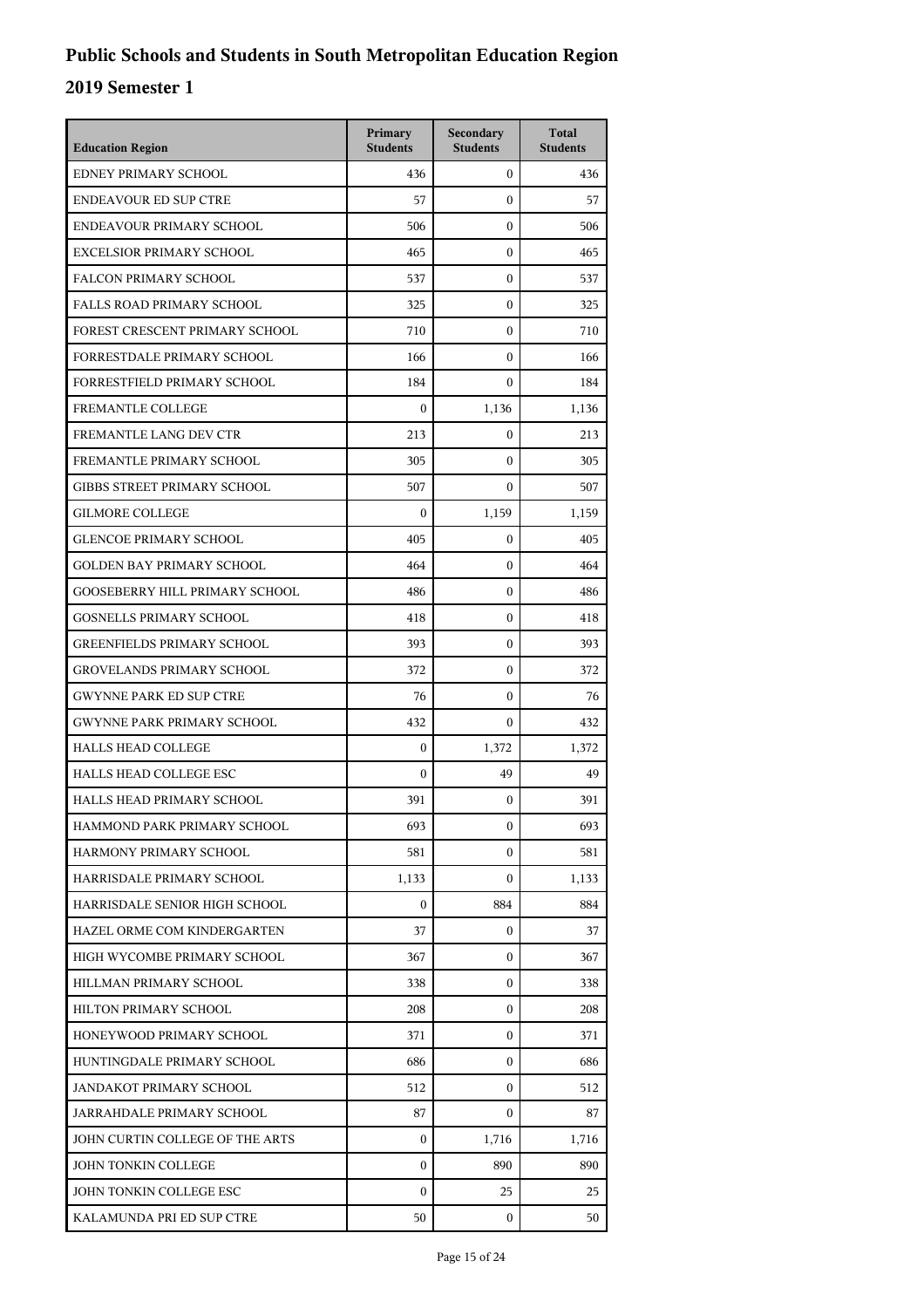| <b>Education Region</b>         | Primary<br><b>Students</b> | Secondary<br><b>Students</b> | <b>Total</b><br><b>Students</b> |
|---------------------------------|----------------------------|------------------------------|---------------------------------|
| KALAMUNDA PRIMARY SCHOOL        | 357                        | $\mathbf{0}$                 | 357                             |
| KALAMUNDA SEC ED SUP CTRE       | $\boldsymbol{0}$           | 47                           | 47                              |
| KALAMUNDA SENIOR HIGH SCHOOL    | $\theta$                   | 1,170                        | 1,170                           |
| KARDINYA PRIMARY SCHOOL         | 315                        | $\boldsymbol{0}$             | 315                             |
| KELMSCOTT PRIMARY SCHOOL        | 334                        | $\Omega$                     | 334                             |
| KELMSCOTT SENIOR HIGH SCHOOL    | $\overline{0}$             | 1,398                        | 1,398                           |
| KENSINGTON PRIMARY SCHOOL       | 415                        | $\boldsymbol{0}$             | 415                             |
| KENSINGTON SECONDARY SCHOOL     | $\mathbf{0}$               | 52                           | 52                              |
| KENT STREET SENIOR HIGH SCHOOL  | $\boldsymbol{0}$           | 1,015                        | 1,015                           |
| <b>KENWICK SCHOOL</b>           | 35                         | 51                           | 86                              |
| KEWDALE PRIMARY SCHOOL          | 327                        | $\mathbf{0}$                 | 327                             |
| KINDAIMANNA COM KINDERGARTEN    | 5                          | $\mathbf{0}$                 | 5                               |
| KINGSLEY PRIMARY SCHOOL         | 254                        | $\boldsymbol{0}$             | 254                             |
| KOORANA ED SUP CTRE             | 24                         | $\boldsymbol{0}$             | 24                              |
| KOORANA PRIMARY SCHOOL          | 379                        | $\mathbf{0}$                 | 379                             |
| LAKELAND SENIOR HIGH SCHOOL     | $\boldsymbol{0}$           | 629                          | 629                             |
| <b>LAKELANDS PRIMARY SCHOOL</b> | 719                        | $\boldsymbol{0}$             | 719                             |
| LATHLAIN PRIMARY SCHOOL         | 561                        | $\boldsymbol{0}$             | 561                             |
| <b>LEDA ED SUP CTRE</b>         | 50                         | $\boldsymbol{0}$             | 50                              |
| LEDA PRIMARY SCHOOL             | 605                        | $\mathbf{0}$                 | 605                             |
| LEEMING PRIMARY SCHOOL          | 312                        | $\mathbf{0}$                 | 312                             |
| LEEMING SENIOR HIGH SCHOOL      | $\boldsymbol{0}$           | 1,104                        | 1,104                           |
| LEEMING SHS ED SUP CTRE         | $\mathbf{0}$               | 119                          | 119                             |
| LESMURDIE PRIMARY SCHOOL        | 339                        | $\mathbf{0}$                 | 339                             |
| LESMURDIE SENIOR HIGH SCHOOL    | $\mathbf{0}$               | 995                          | 995                             |
| LYNWOOD SENIOR HIGH SCHOOL      | $\boldsymbol{0}$           | 1,331                        | 1,331                           |
| MADDINGTON ED SUP CTRE          | 33                         | 0                            | 33                              |
| MADDINGTON PRIMARY SCHOOL       | 216                        | $\mathbf{0}$                 | 216                             |
| MAIDA VALE PRIMARY SCHOOL       | 409                        | 0                            | 409                             |
| MAKYBE RISE PRIMARY SCHOOL      | 936                        | $\mathbf{0}$                 | 936                             |
| <b>MALIBU SCHOOL</b>            | 44                         | 69                           | 113                             |
| MANDURAH PRIMARY SCHOOL         | 226                        | $\mathbf{0}$                 | 226                             |
| MANNING PRIMARY SCHOOL          | 404                        | $\mathbf{0}$                 | 404                             |
| MARRI GROVE PRIMARY SCHOOL      | 560                        | 0                            | 560                             |
| MCDOUGALL PARK COM KINDERGARTEN | 34                         | $\mathbf{0}$                 | 34                              |
| MEADOW SPRINGS ED SUP CTRE      | 63                         | $\mathbf{0}$                 | 63                              |
| MEADOW SPRINGS PRIMARY SCHOOL   | 664                        | $\mathbf{0}$                 | 664                             |
| MEDINA PRIMARY SCHOOL           | 202                        | $\mathbf{0}$                 | 202                             |
| MELVILLE PRIMARY SCHOOL         | 704                        | 0                            | 704                             |
| MELVILLE SENIOR HIGH SCHOOL     | 0                          | 1,425                        | 1,425                           |
| MILLEN PRIMARY SCHOOL           | 497                        | 0                            | 497                             |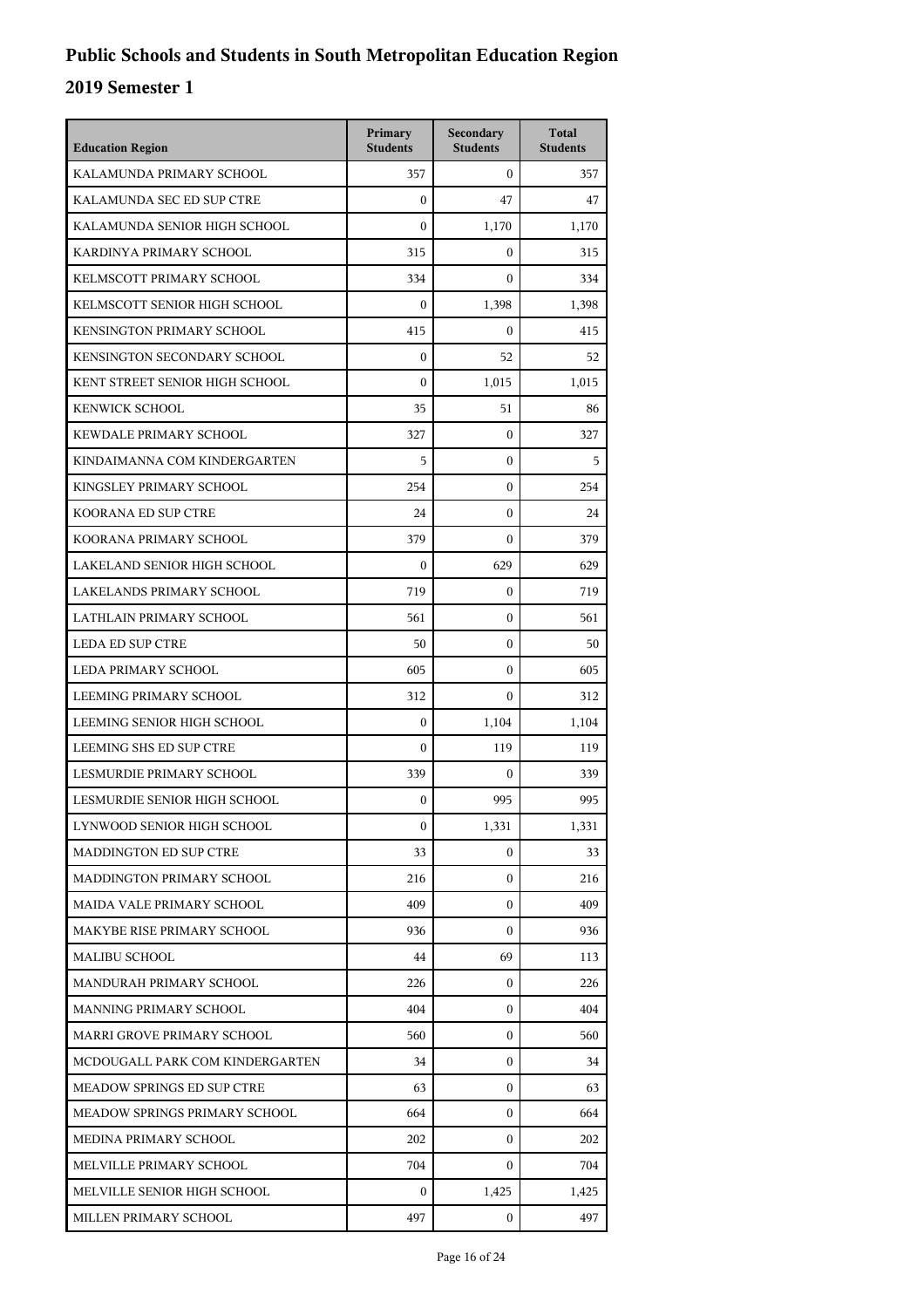| <b>Education Region</b>         | Primary<br><b>Students</b> | Secondary<br><b>Students</b> | <b>Total</b><br><b>Students</b> |
|---------------------------------|----------------------------|------------------------------|---------------------------------|
| MOUNT PLEASANT PRIMARY SCHOOL   | 452                        | $\mathbf{0}$                 | 452                             |
| MUNDLIONG PRIMARY SCHOOL        | 160                        | $\mathbf{0}$                 | 160                             |
| NEERIGEN BROOK PRIMARY SCHOOL   | 363                        | $\mathbf{0}$                 | 363                             |
| NEWTON PRIMARY SCHOOL           | 248                        | $\mathbf{0}$                 | 248                             |
| NORTH DANDALUP PRIMARY SCHOOL   | 135                        | $\mathbf{0}$                 | 135                             |
| NORTH FREMANTLE PRIMARY SCHOOL  | 150                        | $\mathbf{0}$                 | 150                             |
| <b>NORTH LAKE SENIOR CAMPUS</b> | $\boldsymbol{0}$           | 426                          | 426                             |
| NORTH MANDURAH PRIMARY SCHOOL   | 287                        | $\mathbf{0}$                 | 287                             |
| NORTH PARMELIA PRIMARY SCHOOL   | 293                        | $\mathbf{0}$                 | 293                             |
| OAKWOOD PRIMARY SCHOOL          | 442                        | $\mathbf{0}$                 | 442                             |
| OBERTHUR PRIMARY SCHOOL         | 657                        | $\mathbf{0}$                 | 657                             |
| OCEAN ROAD PRIMARY SCHOOL       | 676                        | $\mathbf{0}$                 | 676                             |
| ORANGE GROVE PRIMARY SCHOOL     | 139                        | $\mathbf{0}$                 | 139                             |
| ORELIA PRIMARY SCHOOL           | 346                        | $\mathbf{0}$                 | 346                             |
| PALMYRA PRIMARY SCHOOL          | 542                        | $\mathbf{0}$                 | 542                             |
| PARKWOOD PRIMARY SCHOOL         | 541                        | $\mathbf{0}$                 | 541                             |
| PEEL LANG DEV SCH               | 275                        | $\mathbf{0}$                 | 275                             |
| PHOENIX PRIMARY SCHOOL          | 226                        | $\mathbf{0}$                 | 226                             |
| PIARA WATERS PRIMARY SCHOOL     | 843                        | $\mathbf{0}$                 | 843                             |
| PICKERING BROOK PRIMARY SCHOOL  | 139                        | $\mathbf{0}$                 | 139                             |
| PINEVIEW COMMUNITY KINDERGARTEN | 17                         | $\mathbf{0}$                 | 17                              |
| PINJARRA PRIMARY SCHOOL         | 688                        | $\mathbf{0}$                 | 688                             |
| PINJARRA SENIOR HIGH SCHOOL     | $\mathbf{0}$               | 765                          | 765                             |
| PORT KENNEDY PRIMARY SCHOOL     | 461                        | $\mathbf{0}$                 | 461                             |
| QUEENS PARK PRIMARY SCHOOL      | 254                        | $\mathbf{0}$                 | 254                             |
| RANFORD PRIMARY SCHOOL          | 647                        | 0                            | 647                             |
| REDCLIFFE PRIMARY SCHOOL        | 290                        | $\mathbf{0}$                 | 290                             |
| RICHMOND PRIMARY SCHOOL         | 412                        | $\overline{0}$               | 412                             |
| RIDGE VIEW SECONDARY COLLEGE    | $\mathbf{0}$               | 173                          | 173                             |
| RIVERGUMS PRIMARY SCHOOL        | 625                        | $\mathbf{0}$                 | 625                             |
| RIVERSIDE ED SUP CTRE           | 63                         | $\mathbf{0}$                 | 63                              |
| RIVERSIDE PRIMARY SCHOOL        | 479                        | $\mathbf{0}$                 | 479                             |
| <b>RIVERTON ED SUP CTRE</b>     | 27                         | $\overline{0}$               | 27                              |
| RIVERTON PRIMARY SCHOOL         | 618                        | 0                            | 618                             |
| RIVERVALE PRIMARY SCHOOL        | 195                        | $\mathbf{0}$                 | 195                             |
| ROCKINGHAM BEACH ED SUP CTRE    | 56                         | $\mathbf{0}$                 | 56                              |
| ROCKINGHAM BEACH PRIMARY SCHOOL | 516                        | $\Omega$                     | 516                             |
| ROCKINGHAM LAKES PRIMARY SCHOOL | 537                        | $\Omega$                     | 537                             |
| ROCKINGHAM SENIOR HIGH SCHOOL   | $\mathbf{0}$               | 943                          | 943                             |
| ROCKINGHAM SHS ED SUP CTRE      | $\mathbf{0}$               | 74                           | 74                              |
| ROLEYSTONE COMMUNITY COLLEGE    | 626                        | 224                          | 850                             |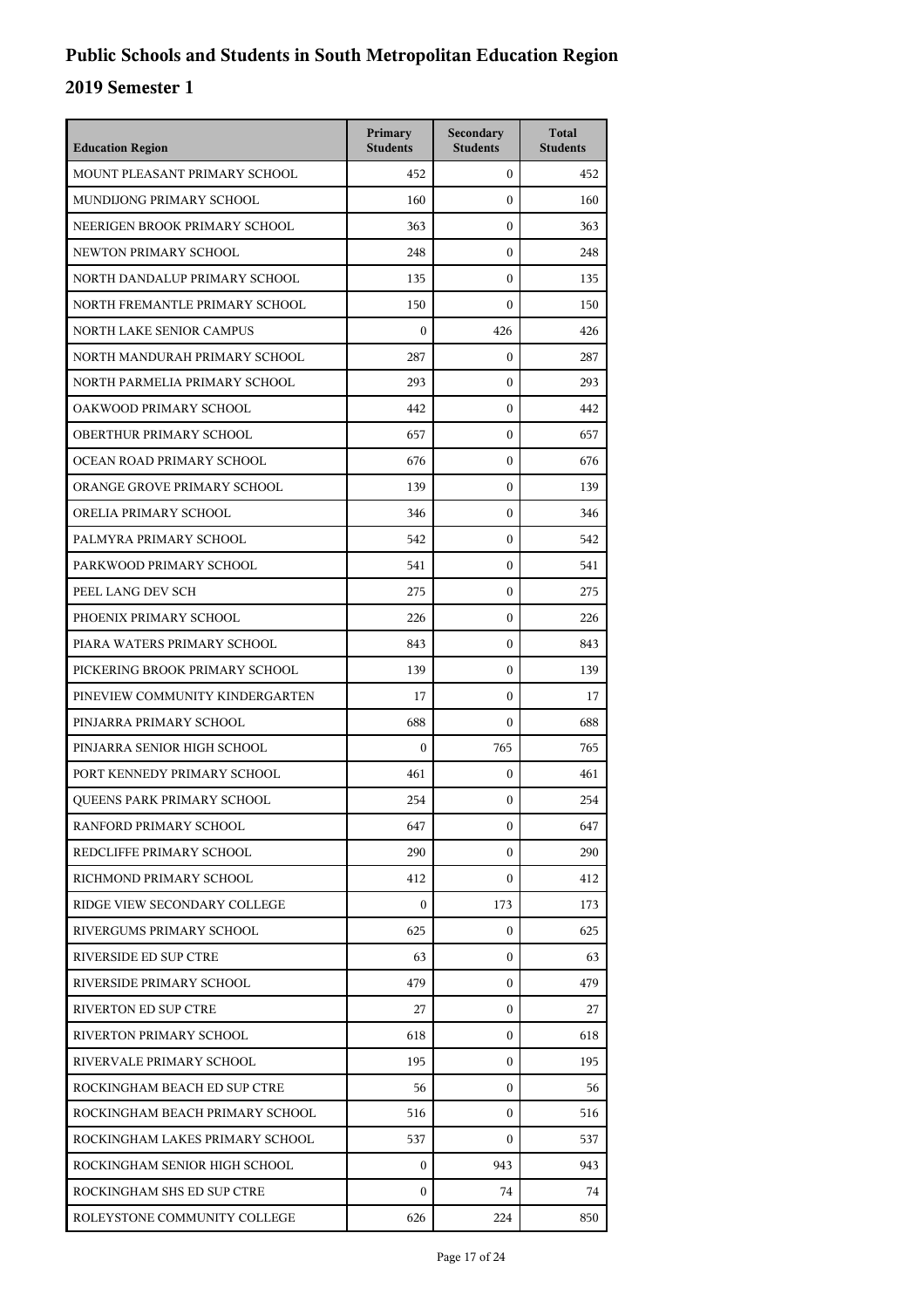| <b>Education Region</b>         | Primary<br><b>Students</b> | Secondary<br><b>Students</b> | <b>Total</b><br><b>Students</b> |
|---------------------------------|----------------------------|------------------------------|---------------------------------|
| ROSSMOYNE PRIMARY SCHOOL        | 423                        | $\mathbf{0}$                 | 423                             |
| ROSSMOYNE SENIOR HIGH SCHOOL    | $\mathbf{0}$               | 2,146                        | 2,146                           |
| ROSSMOYNE-RIVERTON COM KIN      | 40                         | $\boldsymbol{0}$             | 40                              |
| ROSTRATA PRIMARY SCHOOL         | 878                        | $\mathbf{0}$                 | 878                             |
| SAFETY BAY PRIMARY SCHOOL       | 715                        | $\mathbf{0}$                 | 715                             |
| SAFETY BAY SENIOR HIGH SCHOOL   | $\mathbf{0}$               | 1,133                        | 1,133                           |
| <b>SAMSON PRIMARY SCHOOL</b>    | 377                        | $\mathbf{0}$                 | 377                             |
| SEAFORTH PRIMARY SCHOOL         | 208                        | $\boldsymbol{0}$             | 208                             |
| SECRET HARBOUR PRIMARY SCHOOL   | 718                        | $\mathbf{0}$                 | 718                             |
| SERPENTINE PRIMARY SCHOOL       | 191                        | $\mathbf{0}$                 | 191                             |
| SETTLERS PRIMARY SCHOOL         | 755                        | $\mathbf{0}$                 | 755                             |
| SEVENOAKS SENIOR COLLEGE        | $\mathbf{0}$               | 488                          | 488                             |
| SHELLEY PRIMARY SCHOOL          | 381                        | $\boldsymbol{0}$             | 381                             |
| SINGLETON PRIMARY SCHOOL        | 664                        | $\boldsymbol{0}$             | 664                             |
| SOUTH COOGEE PRIMARY SCHOOL     | 470                        | $\mathbf{0}$                 | 470                             |
| SOUTH EAST METRO LANG DEV CTR   | 251                        | $\mathbf{0}$                 | 251                             |
| SOUTH HALLS HEAD PRIMARY SCHOOL | 580                        | $\mathbf{0}$                 | 580                             |
| SOUTH LAKE PRIMARY SCHOOL       | 264                        | $\boldsymbol{0}$             | 264                             |
| SOUTH PERTH PRIMARY SCHOOL      | 397                        | $\boldsymbol{0}$             | 397                             |
| SOUTH THORNLIE PRIMARY SCHOOL   | 457                        | $\mathbf{0}$                 | 457                             |
| SOUTHERN GROVE PRIMARY SCHOOL   | 274                        | $\mathbf{0}$                 | 274                             |
| <b>SOUTHERN RIVER COLLEGE</b>   | $\mathbf{0}$               | 908                          | 908                             |
| SOUTHWELL PRIMARY SCHOOL        | 83                         | $\boldsymbol{0}$             | 83                              |
| SPEARWOOD ALTERNATIVE SCHOOL    | 97                         | $\mathbf{0}$                 | 97                              |
| SPEARWOOD PRIMARY SCHOOL        | 105                        | $\mathbf{0}$                 | 105                             |
| SPRING ROAD COM KINDERGARTEN    | 18                         | 0                            | 18                              |
| <b>SUCCESS PRIMARY SCHOOL</b>   | 746                        | $\Omega$                     | 746                             |
| THORNLIE PRIMARY SCHOOL         | 376                        | $\mathbf{0}$                 | 376                             |
| THORNLIE SENIOR HIGH SCHOOL     | $\mathbf{0}$               | 1,148                        | 1,148                           |
| TUART RISE PRIMARY SCHOOL       | 796                        | $\mathbf{0}$                 | 796                             |
| VICTORIA PARK PRIMARY SCHOOL    | 511                        | $\Omega$                     | 511                             |
| WAIKIKI PRIMARY SCHOOL          | 340                        | $\Omega$                     | 340                             |
| WALLISTON PRIMARY SCHOOL        | 184                        | 0                            | 184                             |
| WARNBRO COM HIGH SCHOOL ES CTRE | $\mathbf{0}$               | 99                           | 99                              |
| WARNBRO COMMUNITY HIGH SCHOOL   | $\mathbf{0}$               | 956                          | 956                             |
| WARNBRO PRIMARY SCHOOL          | 322                        | $\Omega$                     | 322                             |
| WAROONA DISTRICT HIGH SCHOOL    | 156                        | 76                           | 232                             |
| WATTLE GROVE PRIMARY SCHOOL     | 804                        | 0                            | 804                             |
| WELLARD PRIMARY SCHOOL          | 473                        | $\mathbf{0}$                 | 473                             |
| WEST BYFORD PRIMARY SCHOOL      | 758                        | $\mathbf{0}$                 | 758                             |
| WEST LEEMING PRIMARY SCHOOL     | 476                        | $\mathbf{0}$                 | 476                             |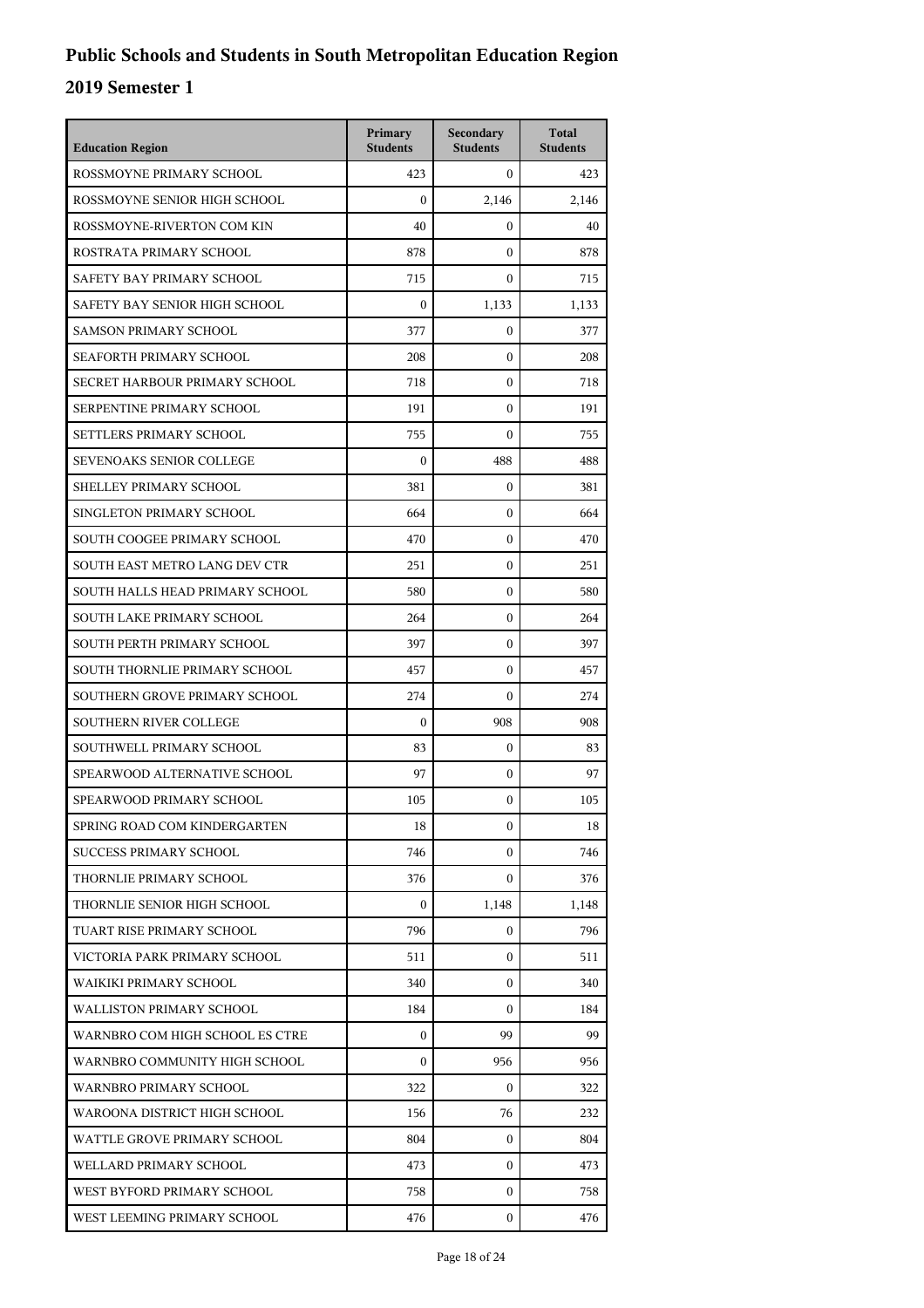| <b>Education Region</b>         | Primary<br><b>Students</b> | Secondary<br><b>Students</b> | <b>Total</b><br><b>Students</b> |
|---------------------------------|----------------------------|------------------------------|---------------------------------|
| WESTFIELD PARK PRIMARY SCHOOL   | 321                        | $\Omega$                     | 321                             |
| WHITE GUM VALLEY PRIMARY SCHOOL | 251                        | $\Omega$                     | 251                             |
| WILLANDRA PRIMARY SCHOOL        | 633                        | $\Omega$                     | 633                             |
| WILLETTON PRIMARY SCHOOL        | 631                        | $\theta$                     | 631                             |
| WILLETTON SENIOR HIGH SCHOOL    | $\mathbf{0}$               | 2,379                        | 2,379                           |
| WILSON PRIMARY SCHOOL           | 255                        | $\Omega$                     | 255                             |
| WINTERFOLD PRIMARY SCHOOL       | 363                        | $\Omega$                     | 363                             |
| WINTHROP PRIMARY SCHOOL         | 617                        | $\theta$                     | 617                             |
| WIRRABIRRA ED SUP CTRE          | 37                         | $\theta$                     | 37                              |
| WIRRABIRRA PRIMARY SCHOOL       | 423                        | $\Omega$                     | 423                             |
| WOODLAND GROVE PRIMARY SCHOOL   | 726                        | $\Omega$                     | 726                             |
| WOODLUPINE PRIMARY SCHOOL       | 224                        | $\theta$                     | 224                             |
| YALE PRIMARY SCHOOL             | 457                        | $\theta$                     | 457                             |
| YANGEBUP PRIMARY SCHOOL         | 277                        | $\Omega$                     | 277                             |
| YULE BROOK COLLEGE              | $\theta$                   | 293                          | 293                             |
| TOTAL                           | 82,660                     | 44,401                       | 127,061                         |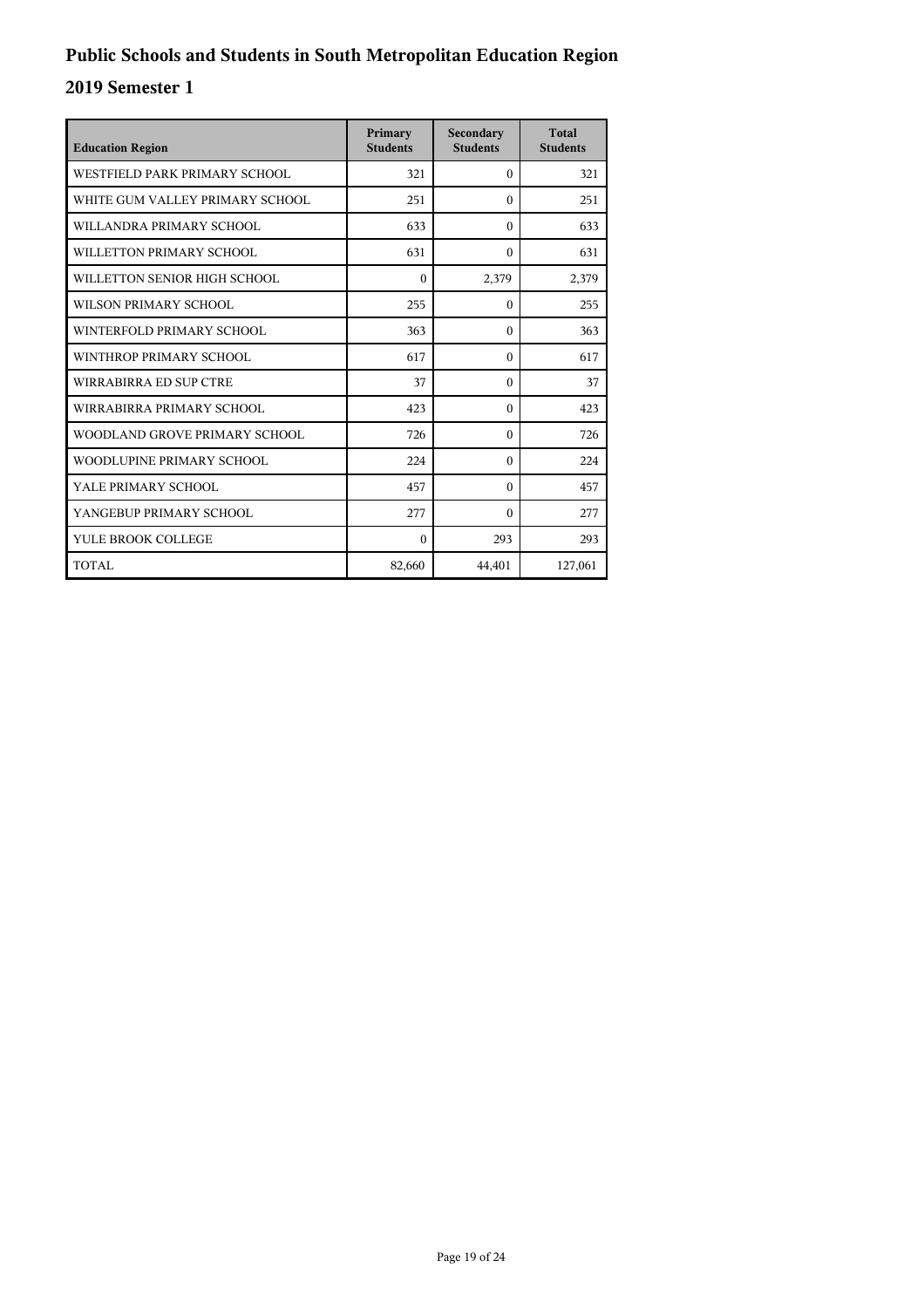| <b>Education Region</b>             | Primary<br><b>Students</b> | Secondary<br><b>Students</b> | <b>Total</b><br><b>Students</b> |
|-------------------------------------|----------------------------|------------------------------|---------------------------------|
| ADAM ROAD PRIMARY SCHOOL            | 464                        | $\mathbf{0}$                 | 464                             |
| ALBANY COMMUNITY KINDERGARTEN       | 29                         | $\mathbf{0}$                 | 29                              |
| ALBANY PRIMARY SCHOOL               | 463                        | $\mathbf{0}$                 | 463                             |
| ALBANY SECONDARY ED SUP CTRE        | $\boldsymbol{0}$           | 55                           | 55                              |
| ALBANY SENIOR HIGH SCHOOL           | $\mathbf{0}$               | 1,008                        | 1,008                           |
| ALLANSON PRIMARY SCHOOL             | 89                         | $\boldsymbol{0}$             | 89                              |
| AMAROO PRIMARY SCHOOL               | 294                        | $\mathbf{0}$                 | 294                             |
| AUGUSTA PRIMARY SCHOOL              | 73                         | $\mathbf{0}$                 | 73                              |
| AUSTRALIND PRIMARY SCHOOL           | 184                        | $\boldsymbol{0}$             | 184                             |
| AUSTRALIND SENIOR HIGH SCHOOL       | $\theta$                   | 1,430                        | 1,430                           |
| <b>BALINGUP PRIMARY SCHOOL</b>      | 62                         | $\boldsymbol{0}$             | 62                              |
| <b>BORDEN PRIMARY SCHOOL</b>        | 21                         | $\mathbf{0}$                 | 21                              |
| BOYANUP PRIMARY SCHOOL              | 130                        | $\mathbf{0}$                 | 130                             |
| BOYUP BROOK DISTRICT HIGH SCH       | 105                        | 52                           | 157                             |
| BREMER BAY PRIMARY SCHOOL           | 28                         | $\boldsymbol{0}$             | 28                              |
| <b>BRIDGETOWN HIGH SCHOOL</b>       | $\boldsymbol{0}$           | 191                          | 191                             |
| BRIDGETOWN PRIMARY SCHOOL           | 256                        | $\mathbf{0}$                 | 256                             |
| BRUNSWICK JUNCTION PRIMARY SCH      | 66                         | $\mathbf{0}$                 | 66                              |
| <b>BUNBURY PRIMARY SCHOOL</b>       | 437                        | $\boldsymbol{0}$             | 437                             |
| <b>BUNBURY SENIOR HIGH SCHOOL</b>   | 0                          | 977                          | 977                             |
| <b>BUSSELTON PRIMARY SCHOOL</b>     | 273                        | $\boldsymbol{0}$             | 273                             |
| <b>BUSSELTON SENIOR HIGH SCHOOL</b> | $\mathbf{0}$               | 695                          | 695                             |
| CAPE NATURALISTE COLLEGE            | $\mathbf{0}$               | 828                          | 828                             |
| CAPEL PRIMARY SCHOOL                | 362                        | $\boldsymbol{0}$             | 362                             |
| CAREY PARK PRIMARY SCHOOL           | 317                        | $\mathbf{0}$                 | 317                             |
| <b>CLIFTON PARK PRIMARY SCHOOL</b>  | 168                        | $\mathbf{0}$                 | 168                             |
| <b>COLLEGE ROW SCHOOL</b>           | 17                         | 26                           | 43                              |
| COLLIE SENIOR HIGH SCHOOL           | $\Omega$                   | 531                          | 531                             |
| COOINDA PRIMARY SCHOOL              | 399                        | $\mathbf{0}$                 | 399                             |
| <b>COWARAMUP PRIMARY SCHOOL</b>     | 345                        | $\mathbf{0}$                 | 345                             |
| <b>CRANBROOK PRIMARY SCHOOL</b>     | 55                         | 0                            | 55                              |
| DALYELLUP COLLEGE                   | $\Omega$                   | 813                          | 813                             |
| DALYELLUP PRIMARY SCHOOL            | 561                        | 0                            | 561                             |
| DARDANUP PRIMARY SCHOOL             | 135                        | $\mathbf{0}$                 | 135                             |
| DENMARK PRIMARY SCHOOL              | 415                        | 0                            | 415                             |
| DENMARK SENIOR HIGH SCHOOL          | $\Omega$                   | 437                          | 437                             |
| DJIDI DJIDI ABORIGINAL SCHOOL       | 95                         | $\mathbf{0}$                 | 95                              |
| DONNYBROOK DISTRICT HIGH SCHOOL     | 291                        | 151                          | 442                             |
| DUNSBOROUGH PRIMARY SCHOOL          | 757                        | $\mathbf{0}$                 | 757                             |
| EAST MANJIMUP PRIMARY SCHOOL        | 225                        | $\Omega$                     | 225                             |
| EATON COMMUNITY COLLEGE             | $\mathbf{0}$               | 583                          | 583                             |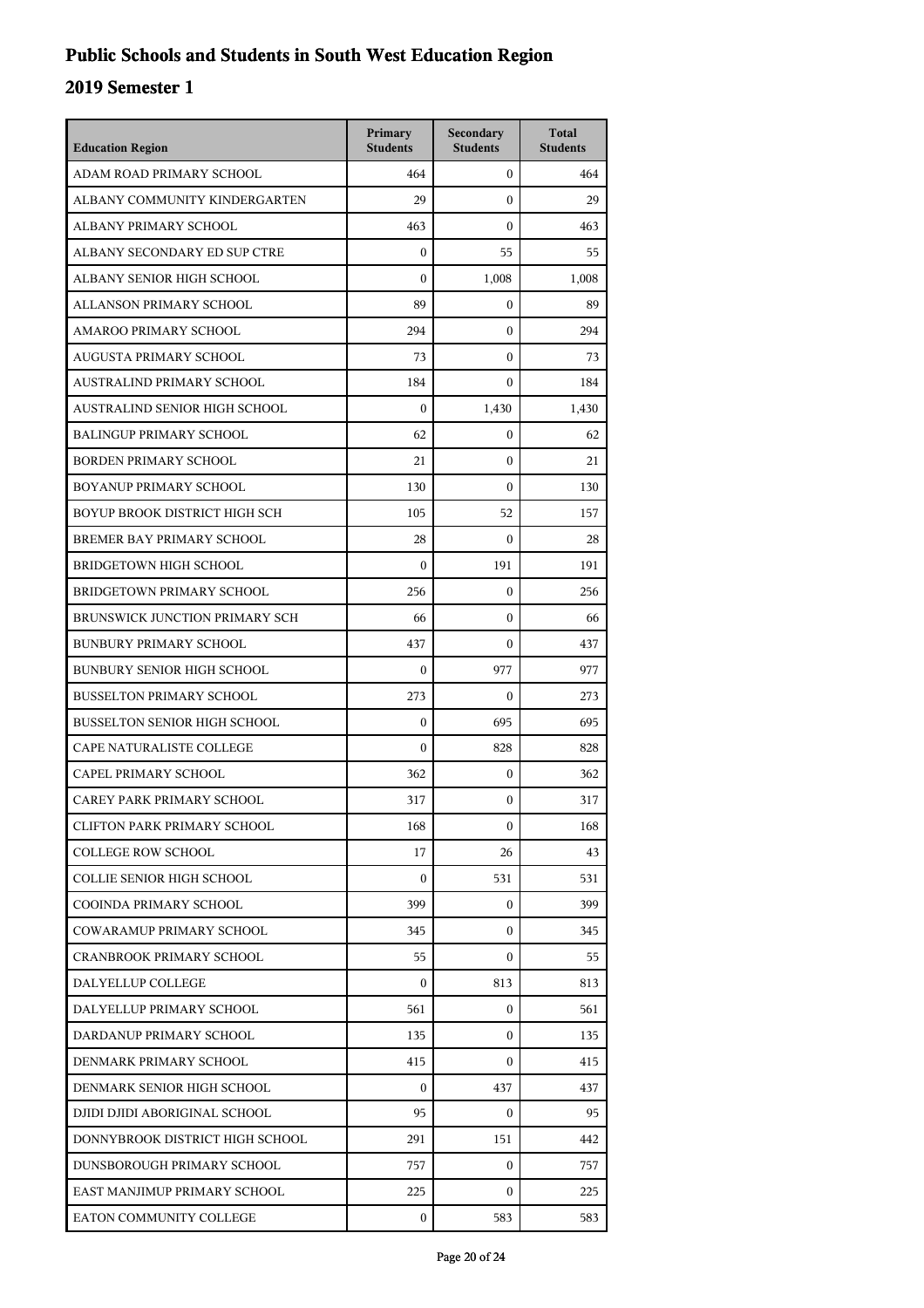| <b>Education Region</b>           | Primary<br><b>Students</b> | Secondary<br><b>Students</b> | <b>Total</b><br><b>Students</b> |
|-----------------------------------|----------------------------|------------------------------|---------------------------------|
| EATON PRIMARY SCHOOL              | 439                        | $\mathbf{0}$                 | 439                             |
| <b>FAIRVIEW PRIMARY SCHOOL</b>    | 225                        | $\mathbf{0}$                 | 225                             |
| FLINDERS PARK PRIMARY SCHOOL      | 443                        | $\mathbf{0}$                 | 443                             |
| FRANKLAND RIVER PRIMARY SCHOOL    | 62                         | $\mathbf{0}$                 | 62                              |
| GAIRDNER PRIMARY SCHOOL           | 31                         | $\mathbf{0}$                 | 31                              |
| <b>GEOGRAPHE ED SUP CTRE</b>      | 15                         | 27                           | 42                              |
| <b>GEOGRAPHE PRIMARY SCHOOL</b>   | 489                        | $\mathbf{0}$                 | 489                             |
| <b>GLEN HUON PRIMARY SCHOOL</b>   | 503                        | $\mathbf{0}$                 | 503                             |
| GNOWANGERUP DISTRICT HIGH SCH     | 118                        | 16                           | 134                             |
| <b>GREENBUSHES PRIMARY SCHOOL</b> | 20                         | $\mathbf{0}$                 | 20                              |
| HARVEY PRIMARY SCHOOL             | 327                        | $\mathbf{0}$                 | 327                             |
| HARVEY SENIOR HIGH SCHOOL         | $\boldsymbol{0}$           | 228                          | 228                             |
| JERRAMUNGUP DISTRICT HIGH SCH     | 84                         | 48                           | 132                             |
| KARRIDALE PRIMARY SCHOOL          | 55                         | $\mathbf{0}$                 | 55                              |
| KENDENUP PRIMARY SCHOOL           | 62                         | $\mathbf{0}$                 | 62                              |
| KINGSTON PRIMARY SCHOOL           | 758                        | $\mathbf{0}$                 | 758                             |
| KIRUP PRIMARY SCHOOL              | 31                         | $\mathbf{0}$                 | 31                              |
| KOJONUP DISTRICT HIGH SCHOOL      | 183                        | 66                           | 249                             |
| LITTLE GROVE PRIMARY SCHOOL       | 177                        | $\boldsymbol{0}$             | 177                             |
| LOCKYER COMMUNITY KINDERGARTEN    | 80                         | $\mathbf{0}$                 | 80                              |
| LOWER KING COM KINDERGARTEN       | 18                         | $\mathbf{0}$                 | 18                              |
| MAIDENS PARK PRIMARY SCHOOL       | 174                        | $\mathbf{0}$                 | 174                             |
| <b>MANEA SENIOR COLLEGE</b>       | $\mathbf{0}$               | 678                          | 678                             |
| <b>MANJIMUP ED SUP CTRE</b>       | 10                         | 12                           | 22                              |
| MANJIMUP PRIMARY SCHOOL           | 239                        | $\mathbf{0}$                 | 239                             |
| MANJIMUP SENIOR HIGH SCHOOL       | $\boldsymbol{0}$           | 631                          | 631                             |
| MARGARET RIVER PRIMARY SCHOOL     | 797                        | 0                            | 797                             |
| MARGARET RIVER SNR HIGH SCHOOL    | $\boldsymbol{0}$           | 1,088                        | 1,088                           |
| MOUNT BARKER COMMUNITY COLLEGE    | 387                        | 352                          | 739                             |
| MOUNT LOCKYER PRIMARY SCHOOL      | 592                        | 0                            | 592                             |
| MOUNT MANYPEAKS PRIMARY SCHOOL    | 22                         | 0                            | 22                              |
| NANNUP DISTRICT HIGH SCHOOL       | 108                        | 40                           | 148                             |
| NEWTON MOORE ED SUP CTRE          | $\boldsymbol{0}$           | 66                           | 66                              |
| NEWTON MOORE SENIOR HIGH SCHOOL   | $\boldsymbol{0}$           | 695                          | 695                             |
| NORTH ALBANY SENIOR HIGH SCHOOL   | $\boldsymbol{0}$           | 851                          | 851                             |
| NORTHCLIFFE DISTRICT HIGH SCH     | 43                         | 23                           | 66                              |
| ONGERUP PRIMARY SCHOOL            | 19                         | $\mathbf{0}$                 | 19                              |
| PARKFIELD PRIMARY SCHOOL          | 554                        | $\Omega$                     | 554                             |
| PEMBERTON DISTRICT HIGH SCHOOL    | 93                         | 30                           | 123                             |
| PICTON PRIMARY SCHOOL             | 175                        | 0                            | 175                             |
| RAPIDS LANDING PRIMARY SCHOOL     | 219                        | $\mathbf{0}$                 | 219                             |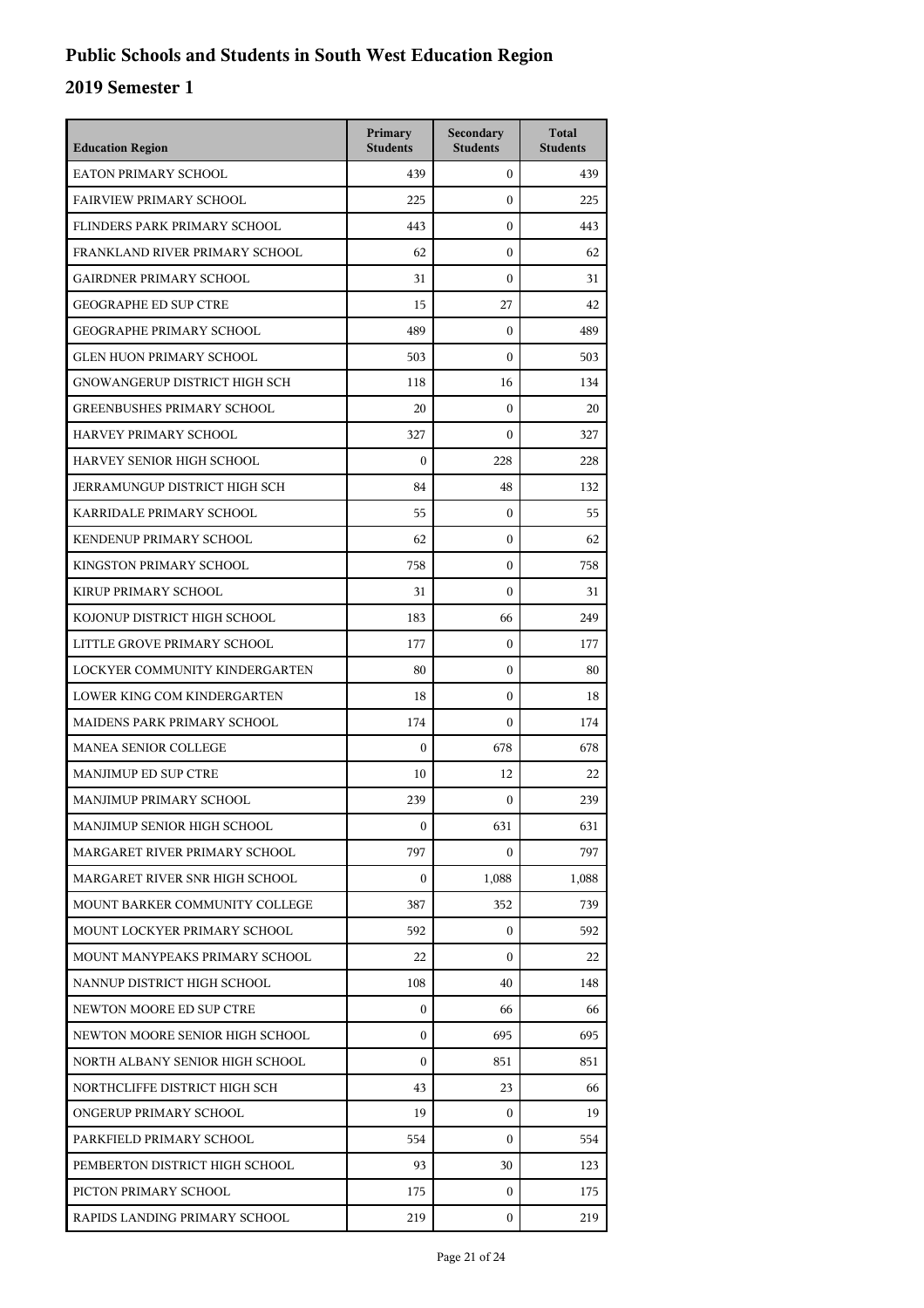| <b>Education Region</b>          | Primary<br><b>Students</b> | Secondary<br><b>Students</b> | <b>Total</b><br><b>Students</b> |
|----------------------------------|----------------------------|------------------------------|---------------------------------|
| RIVER VALLEY PRIMARY SCHOOL      | 84                         | $\Omega$                     | 84                              |
| <b>SOUTH BUNBURY ED SUP CTRE</b> | 52                         | $\Omega$                     | 52                              |
| SOUTH BUNBURY PRIMARY SCHOOL     | 394                        | $\Omega$                     | 394                             |
| SOUTH STIRLING PRIMARY SCHOOL    | 25                         | $\Omega$                     | 25                              |
| SPENCER PARK ED SUP CTRE         | 25                         | $\Omega$                     | 25                              |
| SPENCER PARK PRIMARY SCHOOL      | 280                        | $\Omega$                     | 280                             |
| TAMBELLUP PRIMARY SCHOOL         | 58                         | $\theta$                     | 58                              |
| TREENDALE PRIMARY SCHOOL         | 559                        | $\Omega$                     | 559                             |
| TUART FOREST PRIMARY SCHOOL      | 482                        | $\Omega$                     | 482                             |
| VASSE PRIMARY SCHOOL             | 787                        | $\Omega$                     | 787                             |
| WA COL OF AGRI - DENMARK         | $\theta$                   | 142                          | 142                             |
| WA COL OF AGRI - HARVEY          | $\theta$                   | 172                          | 172                             |
| WALPOLE PRIMARY SCHOOL           | 40                         | $\Omega$                     | 40                              |
| WELLSTEAD PRIMARY SCHOOL         | 23                         | $\Omega$                     | 23                              |
| WEST BUSSELTON PRIMARY SCHOOL    | 349                        | $\Omega$                     | 349                             |
| WILSON PARK PRIMARY SCHOOL       | 96                         | $\Omega$                     | 96                              |
| YAKAMIA PRIMARY SCHOOL           | 421                        | $\theta$                     | 421                             |
| YARLOOP PRIMARY SCHOOL           | 44                         | $\Omega$                     | 44                              |
| TOTAL                            | 18,387                     | 12,942                       | 31,329                          |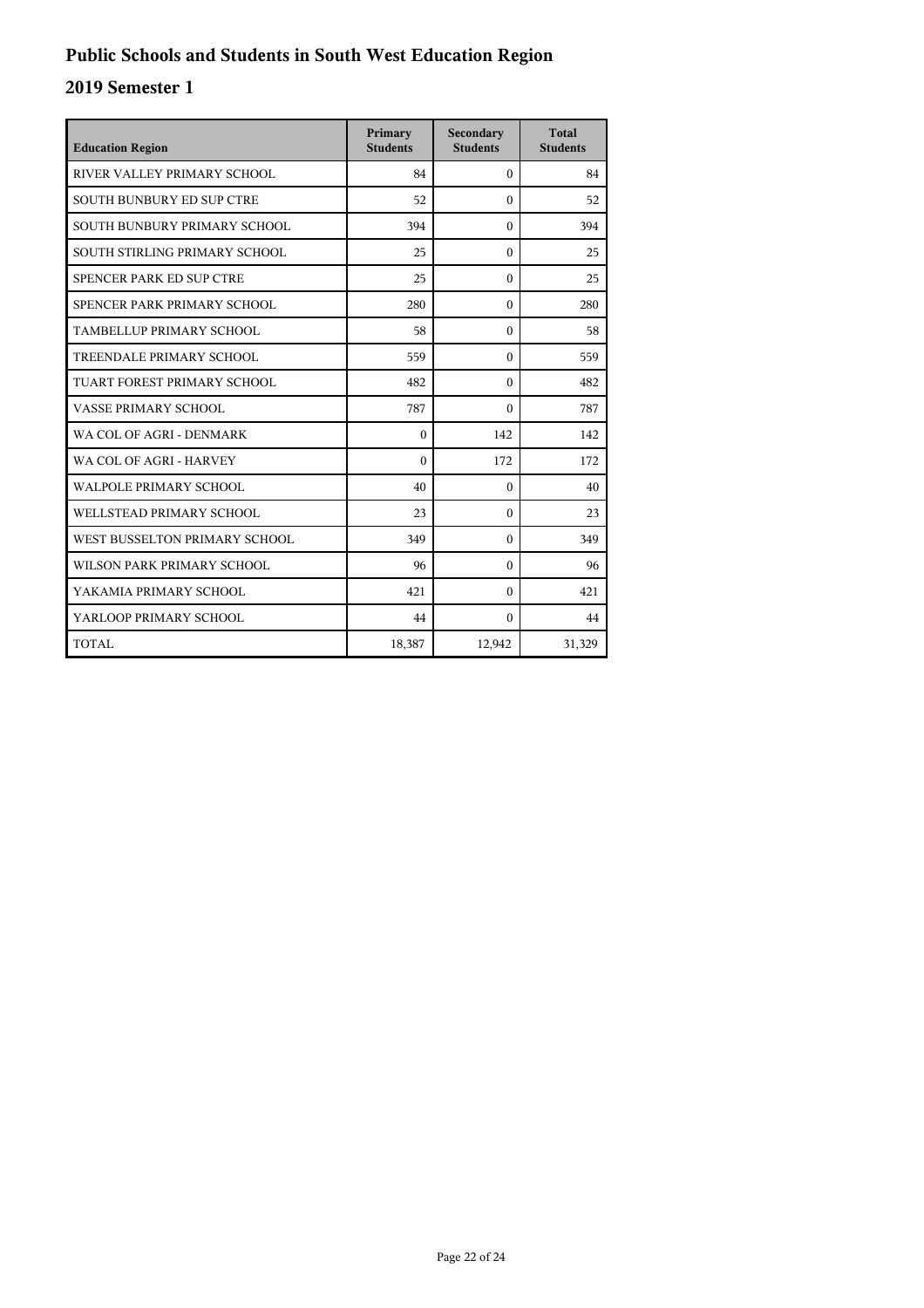## **Public Schools and Students in Wheatbelt Education Region**

| <b>Education Region</b>           | Primary<br><b>Students</b> | Secondary<br><b>Students</b> | <b>Total</b><br><b>Students</b> |
|-----------------------------------|----------------------------|------------------------------|---------------------------------|
| <b>AVONVALE ED SUP CTRE</b>       | 14                         | 9                            | 23                              |
| AVONVALE PRIMARY SCHOOL           | 152                        | $\mathbf{0}$                 | 152                             |
| <b>BABAKIN PRIMARY SCHOOL</b>     | 16                         | $\mathbf{0}$                 | 16                              |
| <b>BAKERS HILL PRIMARY SCHOOL</b> | 164                        | $\mathbf{0}$                 | 164                             |
| <b>BEACON PRIMARY SCHOOL</b>      | 18                         | $\mathbf{0}$                 | 18                              |
| <b>BENCUBBIN PRIMARY SCHOOL</b>   | 28                         | $\mathbf{0}$                 | 28                              |
| BEVERLEY DISTRICT HIGH SCHOOL     | 114                        | 34                           | 148                             |
| BODDINGTON DISTRICT HIGH SCHOOL   | 205                        | 48                           | 253                             |
| <b>BOLGART PRIMARY SCHOOL</b>     | 23                         | $\mathbf{0}$                 | 23                              |
| <b>BRAESIDE PRIMARY SCHOOL</b>    | 200                        | $\mathbf{0}$                 | 200                             |
| BROOKTON DISTRICT HIGH SCHOOL     | 107                        | 23                           | 130                             |
| <b>BROOMEHILL PRIMARY SCHOOL</b>  | 49                         | $\mathbf{0}$                 | 49                              |
| BRUCE ROCK DISTRICT HIGH SCHOOL   | 91                         | 27                           | 118                             |
| CADOUX PRIMARY SCHOOL             | 24                         | $\mathbf{0}$                 | 24                              |
| CALINGIRI PRIMARY SCHOOL          | 39                         | $\mathbf{0}$                 | 39                              |
| CENTRAL MIDLANDS SNR HIGH SCH     | $\mathbf{0}$               | 178                          | 178                             |
| CORRIGIN DISTRICT HIGH SCHOOL     | 90                         | 28                           | 118                             |
| CUNDERDIN DISTRICT HIGH SCHOOL    | 107                        | 48                           | 155                             |
| DALWALLINU DISTRICT HIGH SCHOOL   | 143                        | 61                           | 204                             |
| DARKAN PRIMARY SCHOOL             | 89                         | $\mathbf{0}$                 | 89                              |
| DOWERIN DISTRICT HIGH SCHOOL      | 97                         | 33                           | 130                             |
| DUMBLEYUNG PRIMARY SCHOOL         | 26                         | $\mathbf{0}$                 | 26                              |
| EAST NARROGIN PRIMARY SCHOOL      | 184                        | $\mathbf{0}$                 | 184                             |
| <b>GOOMALLING PRIMARY SCHOOL</b>  | 51                         | $\mathbf{0}$                 | 51                              |
| <b>HYDEN PRIMARY SCHOOL</b>       | 60                         | $\mathbf{0}$                 | 60                              |
| KALANNIE PRIMARY SCHOOL           | 36                         | $\mathbf{0}$                 | 36                              |
| KATANNING PRIMARY SCHOOL          | 191                        | $\Omega$                     | 191                             |
| KATANNING SENIOR HIGH SCHOOL      | $\boldsymbol{0}$           | 378                          | 378                             |
| KELLERBERRIN DISTRICT HIGH SCH    | 102                        | 20                           | 122                             |
| KONDININ PRIMARY SCHOOL           | 25                         | $\mathbf{0}$                 | 25                              |
| KOORDA PRIMARY SCHOOL             | 26                         | $\Omega$                     | 26                              |
| KUKERIN PRIMARY SCHOOL            | 42                         | $\Omega$                     | 42                              |
| KULIN DISTRICT HIGH SCHOOL        | 94                         | 34                           | 128                             |
| LAKE GRACE DISTRICT HIGH SCHOOL   | 79                         | 24                           | 103                             |
| MECKERING PRIMARY SCHOOL          | 23                         | 0                            | 23                              |
| MERREDIN COLLEGE                  | 223                        | 362                          | 585                             |
| MILING PRIMARY SCHOOL             | 36                         | 0                            | 36                              |
| MOORA PRIMARY SCHOOL              | 119                        | $\Omega$                     | 119                             |
| MOORINE ROCK PRIMARY SCHOOL       | 23                         | $\mathbf{0}$                 | 23                              |
| MUKINBUDIN DISTRICT HIGH SCHOOL   | 75                         | 40                           | 115                             |
| NAREMBEEN DISTRICT HIGH SCHOOL    | 89                         | 43                           | 132                             |